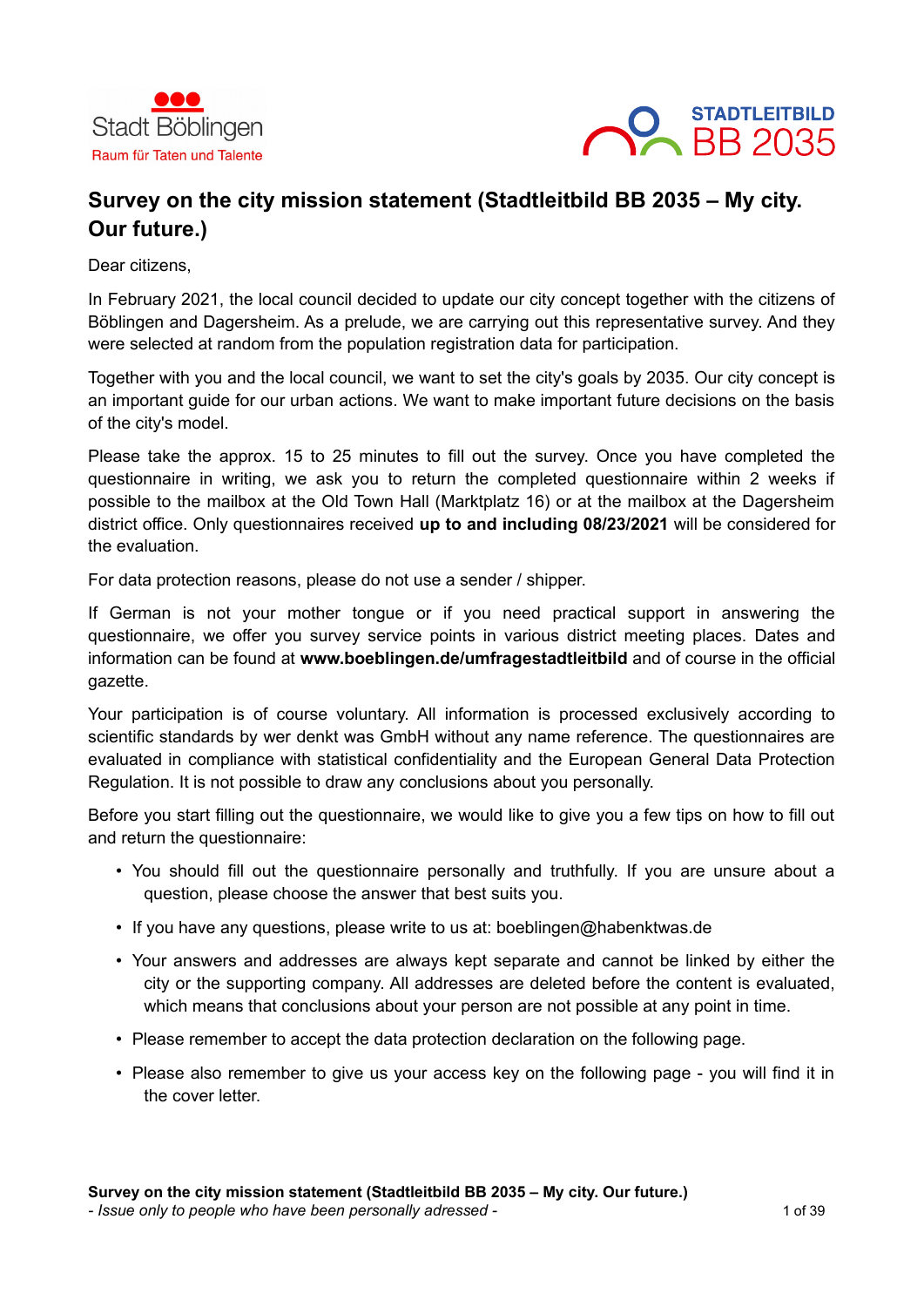



#### **Data Protection Declaration**

At the end of the survey, we will ask you a few questions about yourself (so-called "sociodemographic information"). The information is used to include social factors, such as age and occupation, in the results analysis. We collect as little information as possible.

Participation in this survey is voluntary and anonymous. You do not need to provide your name.

This survey is supported and carried out by wer denkt was GmbH from Darmstadt. The answers to these surveys are aggregated and evaluated by wer denkt was GmbH. The city of Böblingen receives these aggregated data in the form of a data set and processed in the form of a final report. The legal basis for processing this data is then Article 6 Paragraph 1 lit. e & lit. f GDPR. The city of Böblingen therefore only receives pseudonymised data, it is not possible to draw any conclusions about your person.

Even with a survey, you have the right to information and deletion of your personal data in accordance with data protection. You can revoke this declaration of consent at any time. Simply write us an e-mail (datenschutz@habenktwas.de). We will then contact you. After your revocation, your data will be deleted. Your data will not be passed on to third parties at any time.

 $\Box$  I accept the data protection declaration

**Note:** If you do not agree to the data protection declaration, we will unfortunately not be able to process your details and will be forced to delete them immediately.

#### **Token / Access key**

**Please enter your personal access key here:**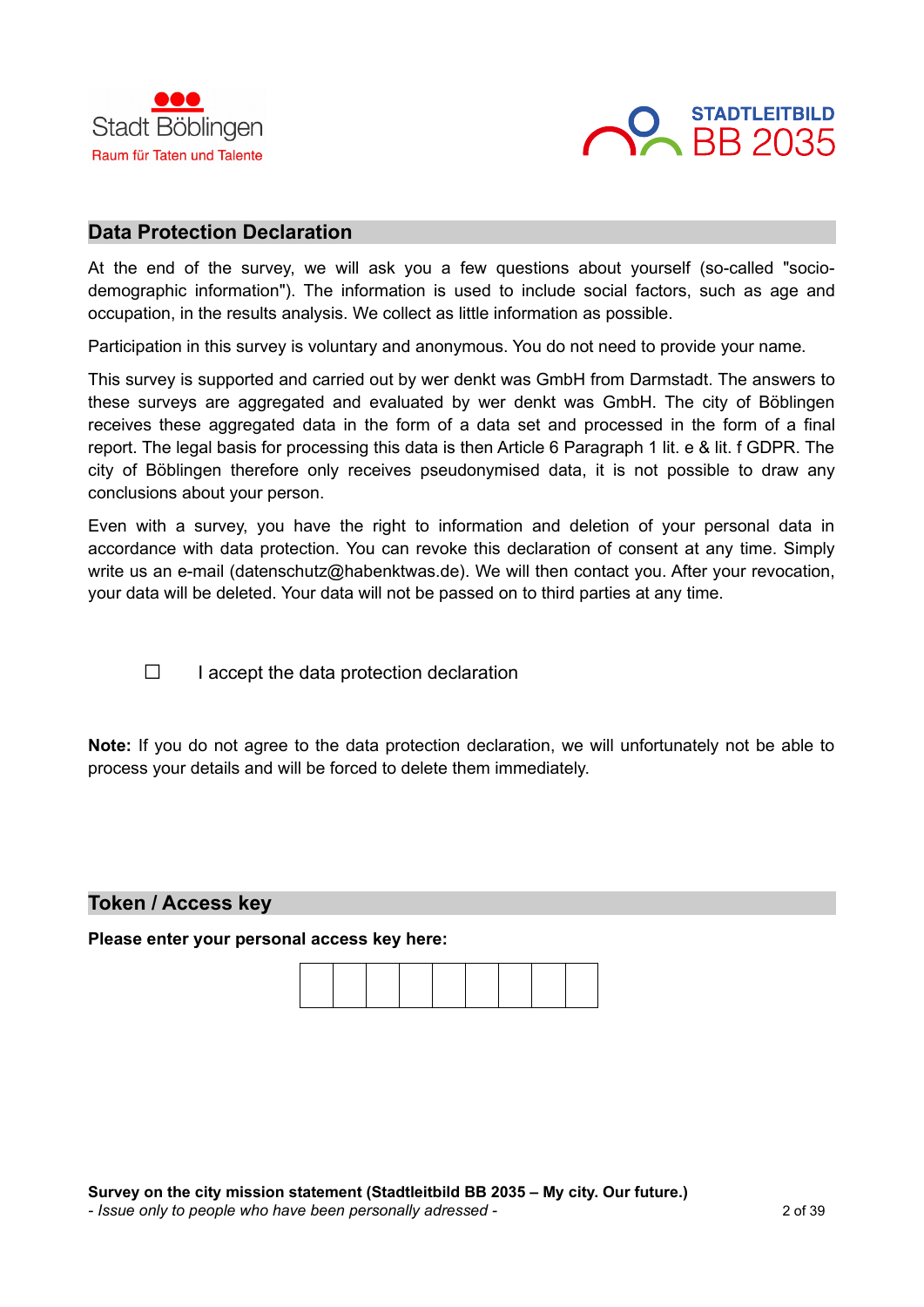



## **Questionnaire**

| 1.<br>On the whole, how do you rate Böblingen's development over the past 10 years? |        |                                 |  |  |  |
|-------------------------------------------------------------------------------------|--------|---------------------------------|--|--|--|
|                                                                                     |        | (Please choose only one answer) |  |  |  |
|                                                                                     | $\Box$ | Very good                       |  |  |  |
|                                                                                     |        | Good                            |  |  |  |
|                                                                                     |        | Poor                            |  |  |  |
|                                                                                     |        | Very poor                       |  |  |  |

## **2. State three characteristics in bullet points that you would use to describe the City of Böblingen to a non-resident:**

 $\_$  , and the set of the set of the set of the set of the set of the set of the set of the set of the set of the set of the set of the set of the set of the set of the set of the set of the set of the set of the set of th

\_\_\_\_\_\_\_\_\_\_\_\_\_\_\_\_\_\_\_\_\_\_\_\_\_\_\_\_\_\_\_\_\_\_\_\_\_\_\_\_\_\_\_\_\_\_\_\_\_\_\_\_\_\_\_\_\_\_\_\_\_

 $\_$  , and the set of the set of the set of the set of the set of the set of the set of the set of the set of the set of the set of the set of the set of the set of the set of the set of the set of the set of the set of th

 $\_$  , and the set of the set of the set of the set of the set of the set of the set of the set of the set of the set of the set of the set of the set of the set of the set of the set of the set of the set of the set of th

\_\_\_\_\_\_\_\_\_\_\_\_\_\_\_\_\_\_\_\_\_\_\_\_\_\_\_\_\_\_\_\_\_\_\_\_\_\_\_\_\_\_\_\_\_\_\_\_\_\_\_\_\_\_\_\_\_\_\_\_\_

 $\_$  , and the set of the set of the set of the set of the set of the set of the set of the set of the set of the set of the set of the set of the set of the set of the set of the set of the set of the set of the set of th

- 1. Characteristic:
- 2. Characteristic:
- 3. Characteristic:

#### **3. What, in your opinion, are Böblingen's strengths?**

- 1. Strength:
- 2. Strength:
- 3. Strength:

*- Issue only to people who have been personally adressed -* 3 of 39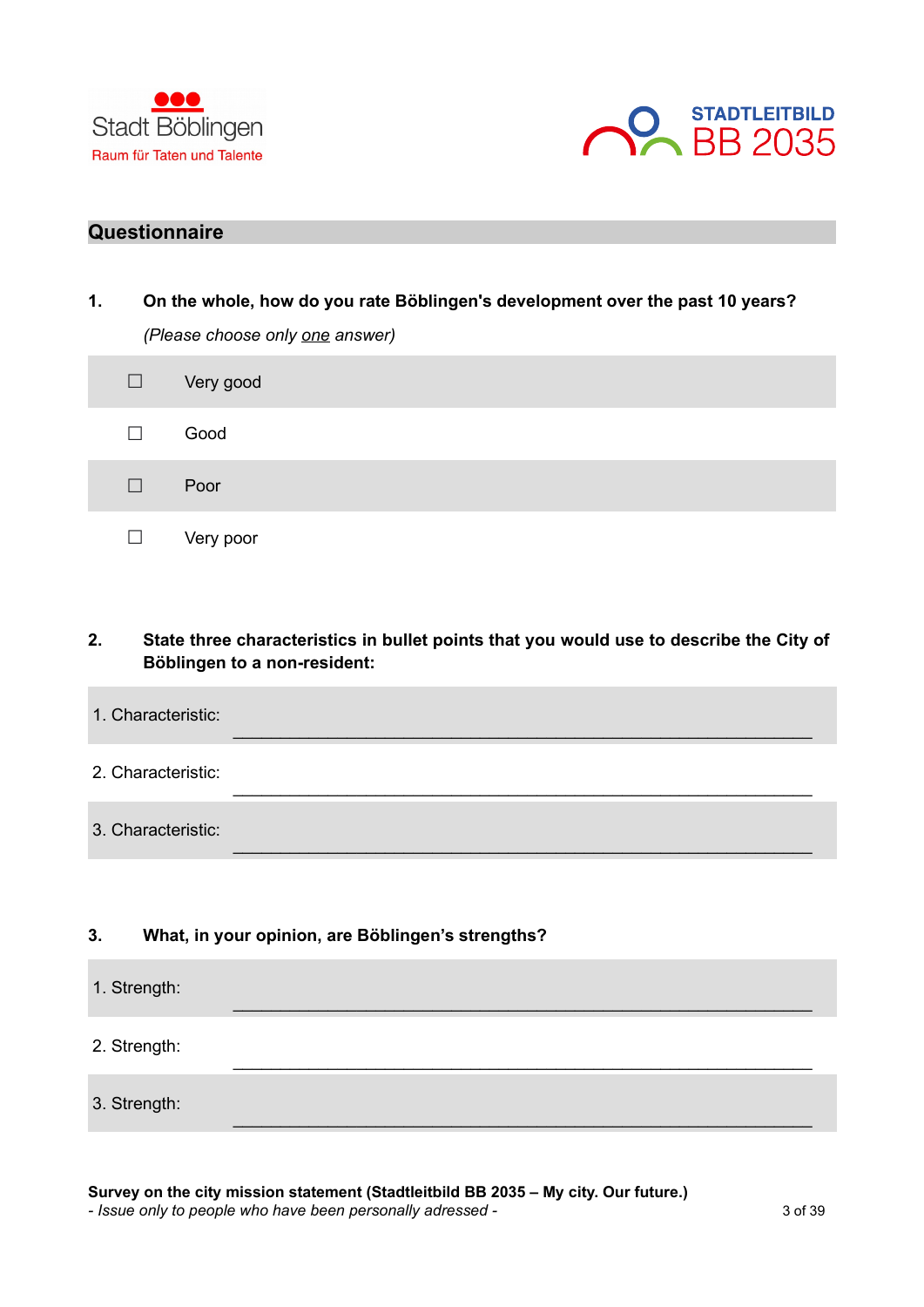



## **4. In your opinion, is Böblingen….**

*(Please choose only one answer in each row)*

| a good place to live                               | П                 | $\Box$         | $\Box$                   | $\Box$            | a bad place to live                                   |
|----------------------------------------------------|-------------------|----------------|--------------------------|-------------------|-------------------------------------------------------|
| a good place to find a job                         | П                 | П              | П                        | $\Box$            | a bad place to find a job                             |
| close to educational<br>facilities                 | $\Box$            | $\Box$         | □                        | $\Box$            | far from educational<br>facilities                    |
| attractive/pretty                                  |                   | $\blacksquare$ |                          | $\vert \ \ \vert$ | unattractive/ugly                                     |
| a city with an effective<br>integration policy     | $\Box$            | $\Box$         | П                        | П                 | a city with a poor<br>integration policy              |
| a place i would like to live<br>for a long time    | $\Box$            | П              | П                        | П                 | a place i would not like to<br>live for a long time   |
| a place i can live affordably                      | □                 | $\Box$         | П                        | $\Box$            | a very expensive city                                 |
| clean                                              | П                 | П              | П                        | $\Box$            | dirty                                                 |
| lively                                             | $\Box$            | $\Box$         | $\Box$                   | $\Box$            | boring                                                |
| environmentally friendly,<br>green and sustainable | П                 | H              | $\overline{\phantom{a}}$ |                   | not environmentally friendly,<br>green or sustainable |
| welcoming                                          | $\Box$            | $\Box$         | $\Box$                   | $\Box$            | not welcoming                                         |
| social                                             | $\Box$            | П              | П                        | П                 | unsocial                                              |
| young                                              |                   | $\Box$         |                          |                   | old                                                   |
| progressive                                        | П                 | П              | П                        | $\Box$            | backward                                              |
| green                                              | $\Box$            | $\Box$         | $\Box$                   | $\Box$            | grey                                                  |
| vibrant                                            | $\vert \ \ \vert$ | $\Box$         | П                        | П                 | drab                                                  |
| family-friendly                                    | $\Box$            | $\Box$         | $\Box$                   | $\Box$            | not family-friendly                                   |

**Survey on the city mission statement (Stadtleitbild BB 2035 – My city. Our future.)**

*-* Issue only to people who have been personally adressed -  $\frac{4 \text{ of 39}}{4}$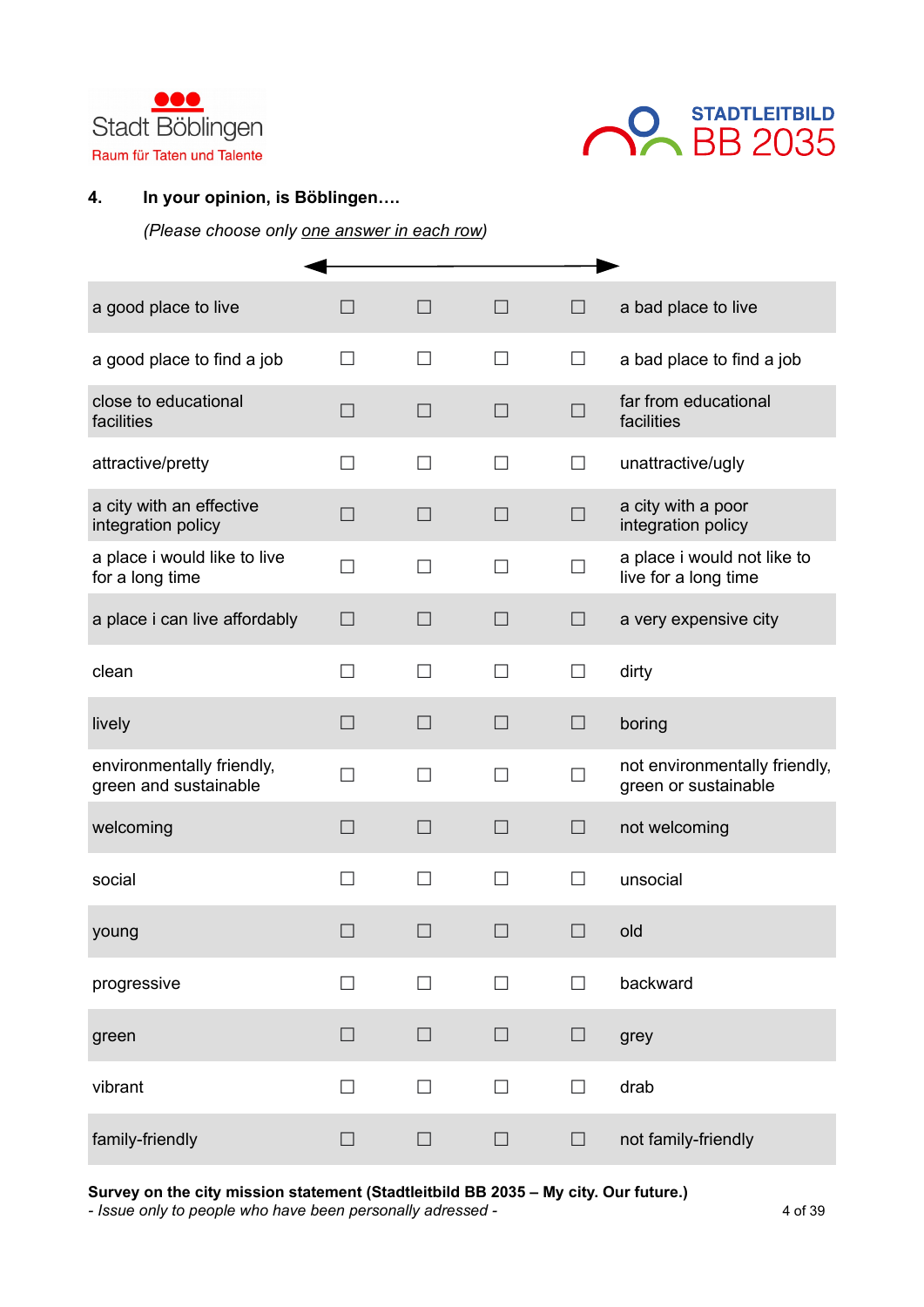



## **5. How important are the following things to you personally…?**

*(Please choose only one answer in each row)*

|                                                                | not<br>important at<br>all |                   |                   | very<br>important | don't know        |
|----------------------------------------------------------------|----------------------------|-------------------|-------------------|-------------------|-------------------|
| Activities for single<br>people                                | П                          | $\Box$            | $\Box$            | $\Box$            | $\Box$            |
| Activities for families                                        | П                          | П                 | $\mathsf{L}$      | П                 | $\mathsf{L}$      |
| Activities for young<br>people                                 | $\Box$                     | $\Box$            | П                 | П                 | $\Box$            |
| Activities for children                                        | $\Box$                     | $\Box$            | П                 | П                 | П                 |
| Activities for older people                                    | $\Box$                     | $\vert \ \ \vert$ | $\Box$            | $\Box$            | $\Box$            |
| Building/housing                                               | П                          | П                 | П                 | П                 | П                 |
| Shopping                                                       | $\Box$                     | $\Box$            | $\Box$            | $\Box$            | $\Box$            |
| Food and drink                                                 | П                          | П                 | П                 | П                 | П                 |
| Equal opportunities and<br>gender equality                     | $\Box$                     | $\Box$            | $\Box$            | □                 | $\Box$            |
| Social cohesion                                                | □                          | П                 | П                 | П                 | П                 |
| Inclusion                                                      | $\Box$                     | $\Box$            | $\Box$            | $\Box$            | $\Box$            |
| Integration                                                    | $\vert \ \ \vert$          | $\Box$            | $\vert \ \ \vert$ | $\mathsf{L}$      | $\mathsf{L}$      |
| Childcare                                                      | $\vert \ \ \vert$          | П                 | П                 | П                 | $\vert \ \ \vert$ |
| Climate/environmental<br>protection                            | $\Box$                     | $\Box$            | П                 | $\Box$            | П                 |
| Cultural activities<br>(museums, galleries,<br>concerts, etc.) | $\Box$                     | $\Box$            | $\Box$            | $\Box$            | П                 |
| Medical care                                                   | $\Box$                     | $\Box$            | $\Box$            | $\Box$            | $\Box$            |

**Survey on the city mission statement (Stadtleitbild BB 2035 – My city. Our future.)**

*- Issue only to people who have been personally adressed -* 5 of 39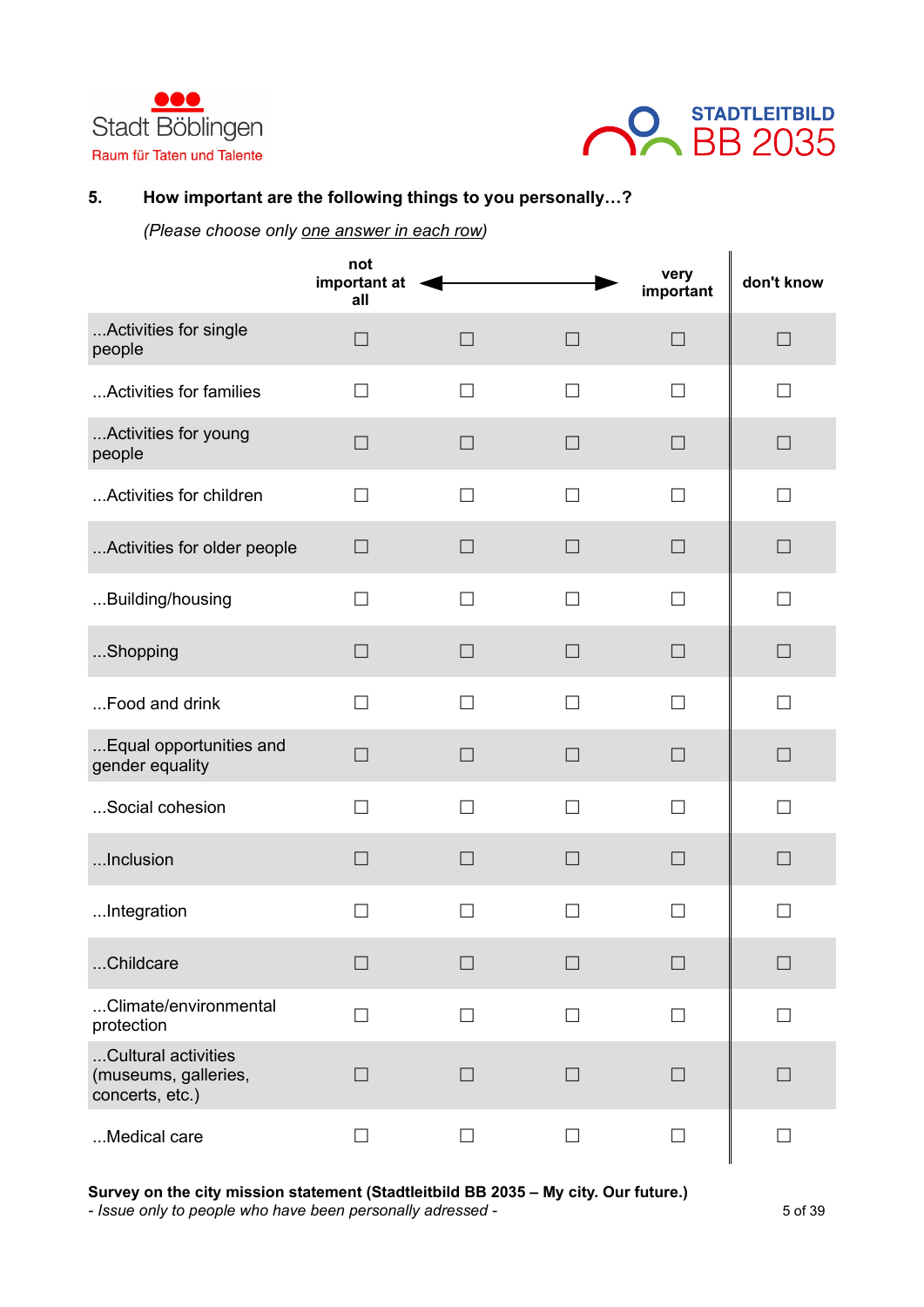



|                                      | not<br>important at<br>all |              |                          | very<br>important | don't know |
|--------------------------------------|----------------------------|--------------|--------------------------|-------------------|------------|
| Mobility/transport                   | $\overline{\phantom{a}}$   | $\Box$       | $\Box$                   | $\Box$            | П          |
| Local recreation                     | П                          | П            | П                        | П                 | □          |
| View                                 | $\Box$                     | $\mathsf{L}$ | $\Box$                   | П                 | П          |
| Schools                              | П                          | П            | П                        | П                 | □          |
| Educational opportunities<br>for all | $\overline{\phantom{a}}$   | $\mathsf{I}$ | $\mathbf{I}$             | П                 | $\Box$     |
| Safety/order                         | $\Box$                     | П            | $\overline{\phantom{a}}$ | □                 |            |
| Sports activities                    |                            | $\mathsf{I}$ |                          | $\Box$            |            |
| Economy/work                         |                            |              |                          |                   |            |

## **6. What, in your opinion, are the five current most important action areas in your district and in Böblingen generally?**

*(Please choose a maximum of five answers in each column)*

|                        | in Böblingen<br>generally | in your district |
|------------------------|---------------------------|------------------|
| no problems            | $\Box$                    | $\Box$           |
| unemployment           |                           |                  |
| poverty                | $\Box$                    |                  |
| affordable living      |                           |                  |
| digital infrastructure |                           | L                |
| a lack of inclusion    |                           |                  |

 $\rightarrow$  This question continues on the next page.

## **Survey on the city mission statement (Stadtleitbild BB 2035 – My city. Our future.)**

*- Issue only to people who have been personally adressed -* 6 of 39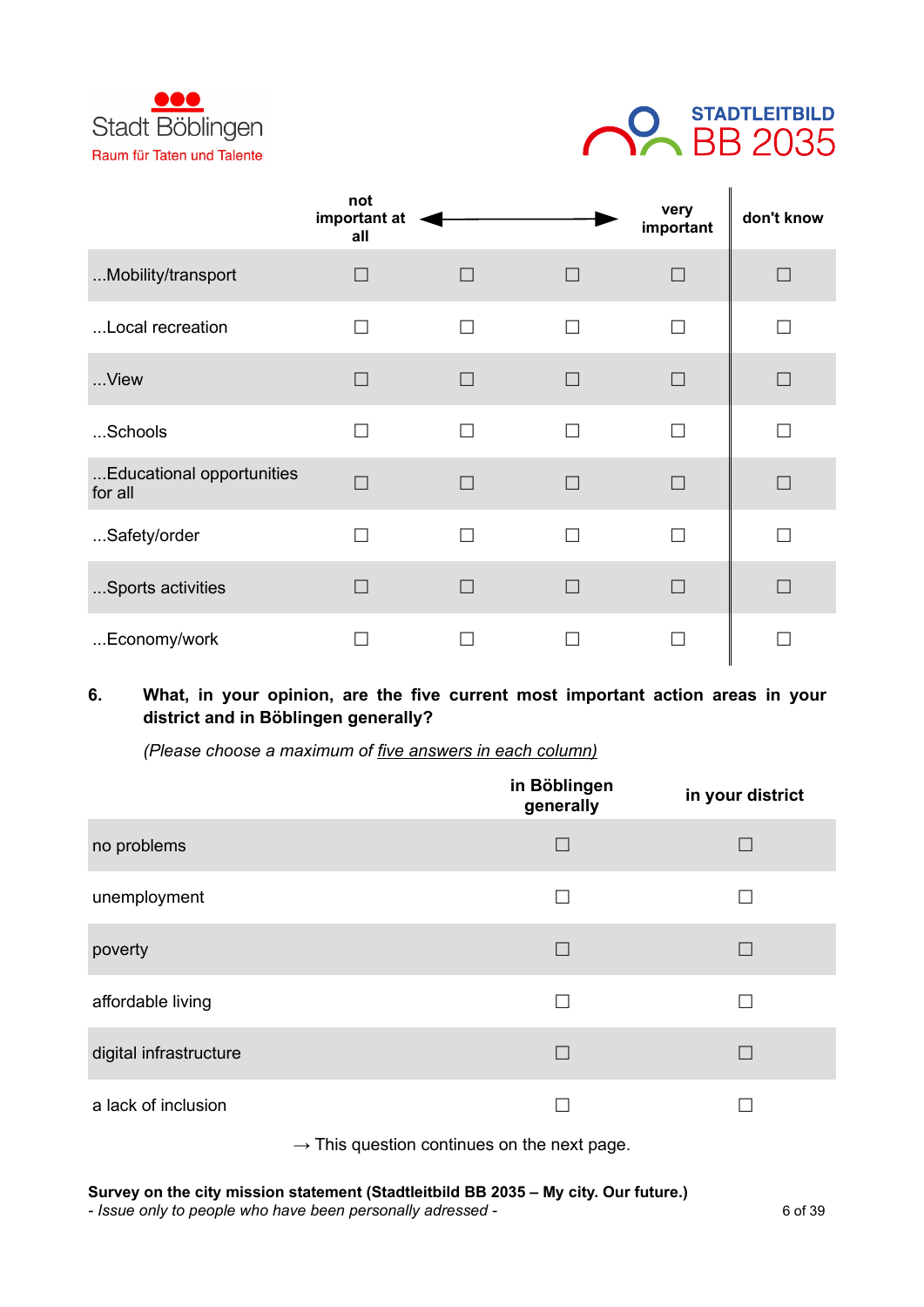



|                                                               | in Böblingen<br>generally | in your district         |
|---------------------------------------------------------------|---------------------------|--------------------------|
| a lack of integration                                         | $\Box$                    | П                        |
| a lack of medical care                                        | П                         | П                        |
| a lack of leisure activities for adults                       | $\Box$                    | $\Box$                   |
| a lack of leisure activities for children and young<br>people | П                         | П                        |
| a lack of cultural activities                                 | $\Box$                    | $\Box$                   |
| crime                                                         | П                         | П                        |
| noise pollution                                               | $\Box$                    | $\Box$                   |
| a lack of (further) training opportunities                    | П                         | П                        |
| a lack of awareness for cleanliness and waste<br>avoidance    | $\Box$                    | $\Box$                   |
| a lack of awareness for the environment and the<br>climate    |                           | $\overline{\phantom{a}}$ |
| racism                                                        | $\Box$                    | $\Box$                   |
| schools                                                       | $\Box$                    | $\Box$                   |
| ageing population                                             | $\Box$                    | $\Box$                   |
| transport/mobility                                            | $\Box$                    | П                        |
| economic development                                          | $\Box$                    | $\Box$                   |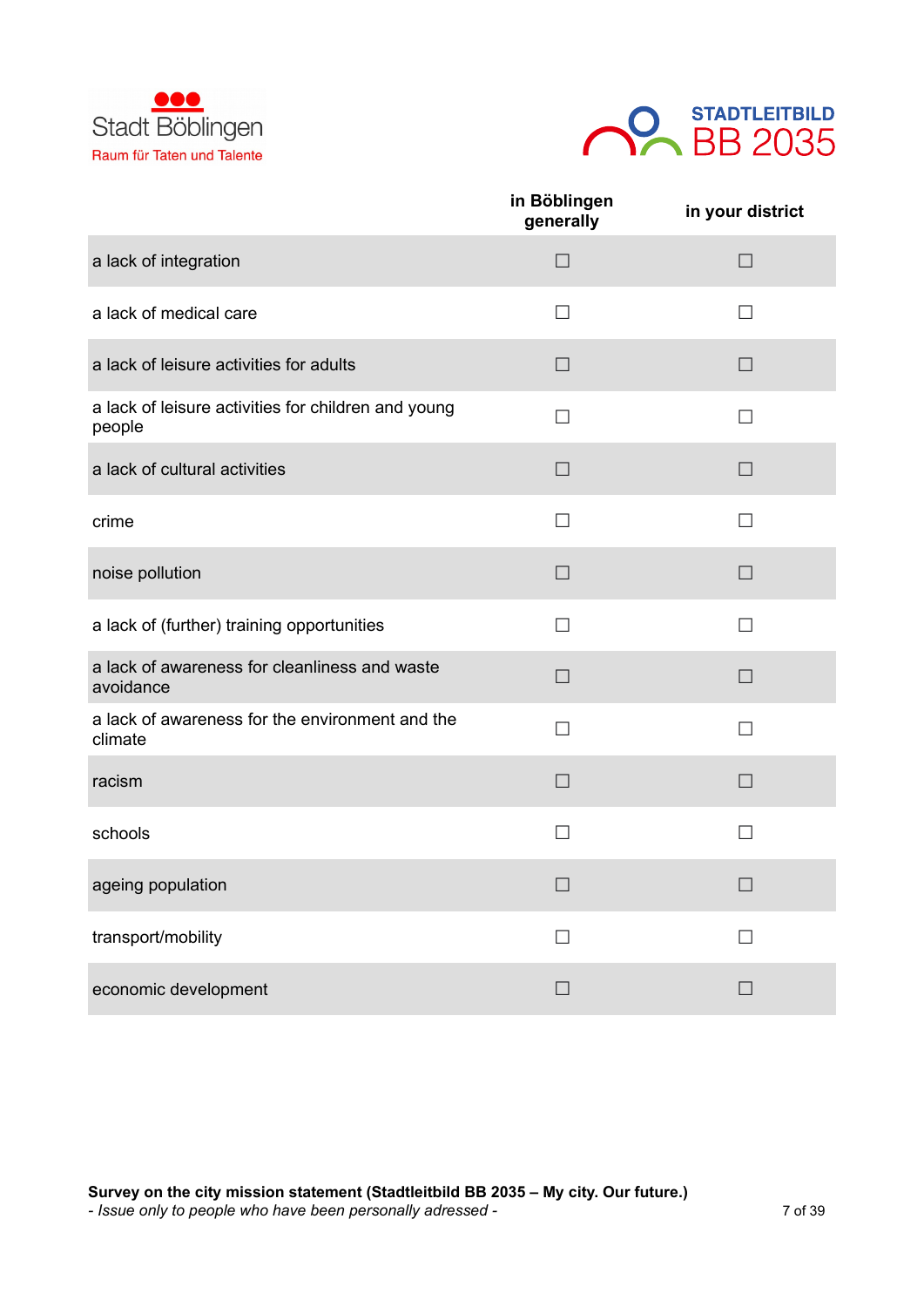



**7. Do you think the following issues are currently afforded the right level of importance in Böblingen? Should they be given a higher priority than other public duties in future? Or should they be given a lower priority than they currently have?**

*(Please choose a maximum of four answers in each column, i.e. 12 answers in total)*

|                                                    | should be<br>given lower<br>priority | has the right<br>priority level | should be<br>given higher<br>priority | don't know |
|----------------------------------------------------|--------------------------------------|---------------------------------|---------------------------------------|------------|
| Citizen participation                              | $\Box$                               | $\Box$                          | $\Box$                                | $\Box$     |
| Family/work balance                                | П                                    | $\Box$                          | $\Box$                                | $\Box$     |
| Mobility (for all)                                 | $\Box$                               | $\Box$                          | $\Box$                                | $\Box$     |
| Transport                                          | П                                    | П                               | П                                     | $\Box$     |
| <b>Environmental and climate</b><br>protection     | $\Box$                               | $\Box$                          | $\Box$                                | $\Box$     |
| Sustainable urban<br>development                   | $\Box$                               | $\Box$                          | $\Box$                                | $\Box$     |
| Social cohesion                                    | $\Box$                               | $\Box$                          | $\Box$                                | $\Box$     |
| <b>Educational and childcare</b><br>provision      | П                                    | $\Box$                          | П                                     | П          |
| Work and business<br>development                   | $\Box$                               | $\Box$                          | $\Box$                                | $\Box$     |
| Housing and housebuilding                          | П                                    | П                               | П                                     | П          |
| Promotion of sports<br>activities                  | $\Box$                               | $\Box$                          | П                                     | $\Box$     |
| Promotion of cultural<br>activities                | $\Box$                               | $\Box$                          | П                                     | П          |
| Inclusion and accessibility                        | $\Box$                               | $\Box$                          | $\Box$                                | $\Box$     |
| Integration of people with a<br>migrant background | $\Box$                               | П                               | П                                     | $\Box$     |

**Survey on the city mission statement (Stadtleitbild BB 2035 – My city. Our future.)** *- Issue only to people who have been personally adressed -* 8 of 39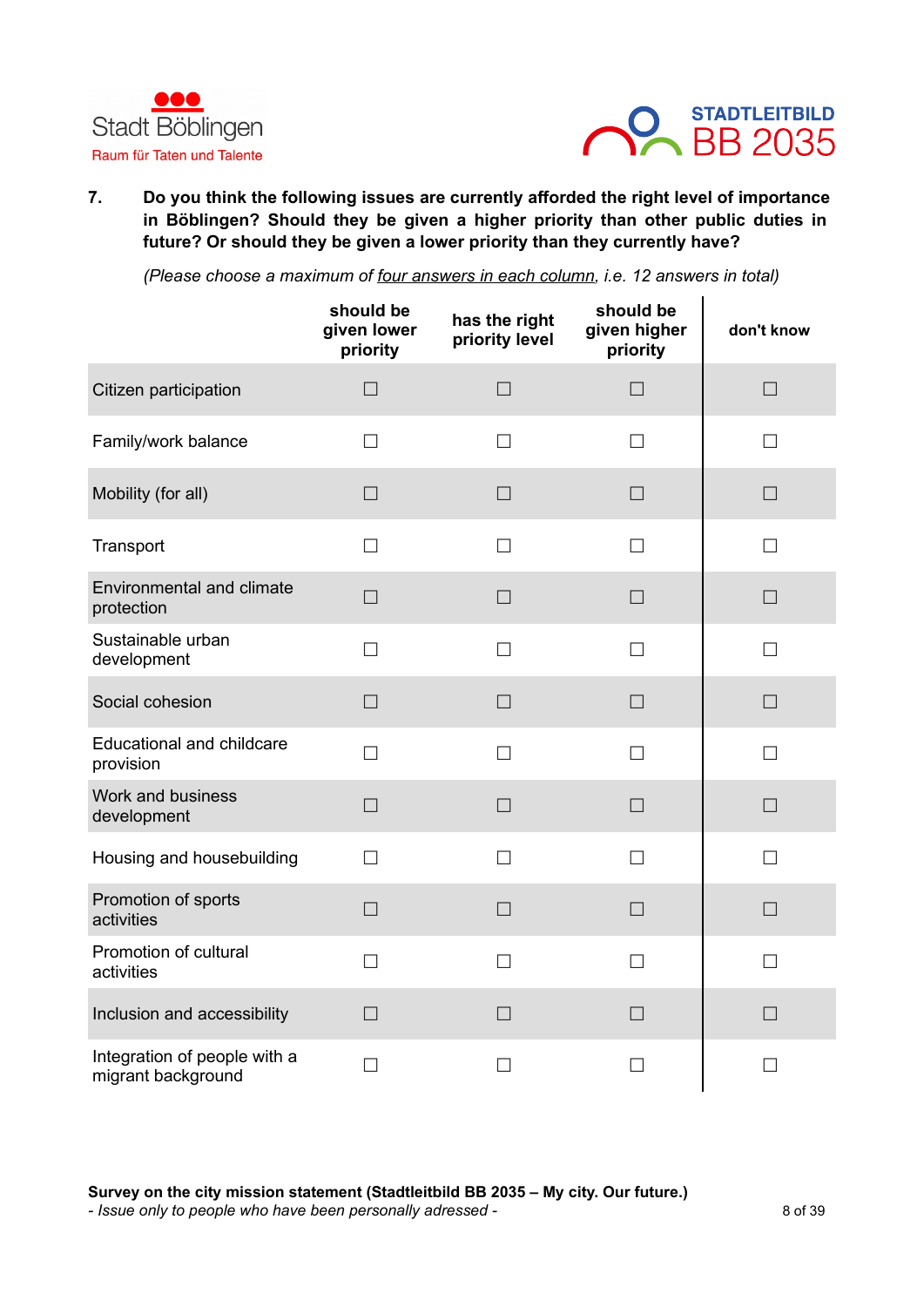



**8. When you think back to your last visit to Böblingen city centre before coronavirus restrictions came into force, what were the main reasons for your visit?**

*(Please choose a maximum of three answers)*

| $\Box$ | specific shopping                                       |
|--------|---------------------------------------------------------|
| $\Box$ | city stroll                                             |
| $\Box$ | restaurants or cafés                                    |
| $\Box$ | pubs, bars or clubs                                     |
| $\Box$ | to spend time in public squares and the pedestrian area |
| $\Box$ | to spend time in parks and green areas                  |
| □      | to use play parks                                       |
| П      | for cultural activities                                 |
| $\Box$ | to use educational and childcare facilities             |
| $\Box$ | for sports activities                                   |
| $\Box$ | to see friends                                          |
| П      | other leisure activities                                |
| $\Box$ | place of work/training facility                         |
|        | dr's appointment                                        |
| $\Box$ | to visit government office                              |
| $\Box$ | to use services (bank, hairdresser, etc.)               |
| $\Box$ | I live in the inner city.                               |
| П      | other reason:                                           |

**Survey on the city mission statement (Stadtleitbild BB 2035 – My city. Our future.)** *- Issue only to people who have been personally adressed -* 9 of 39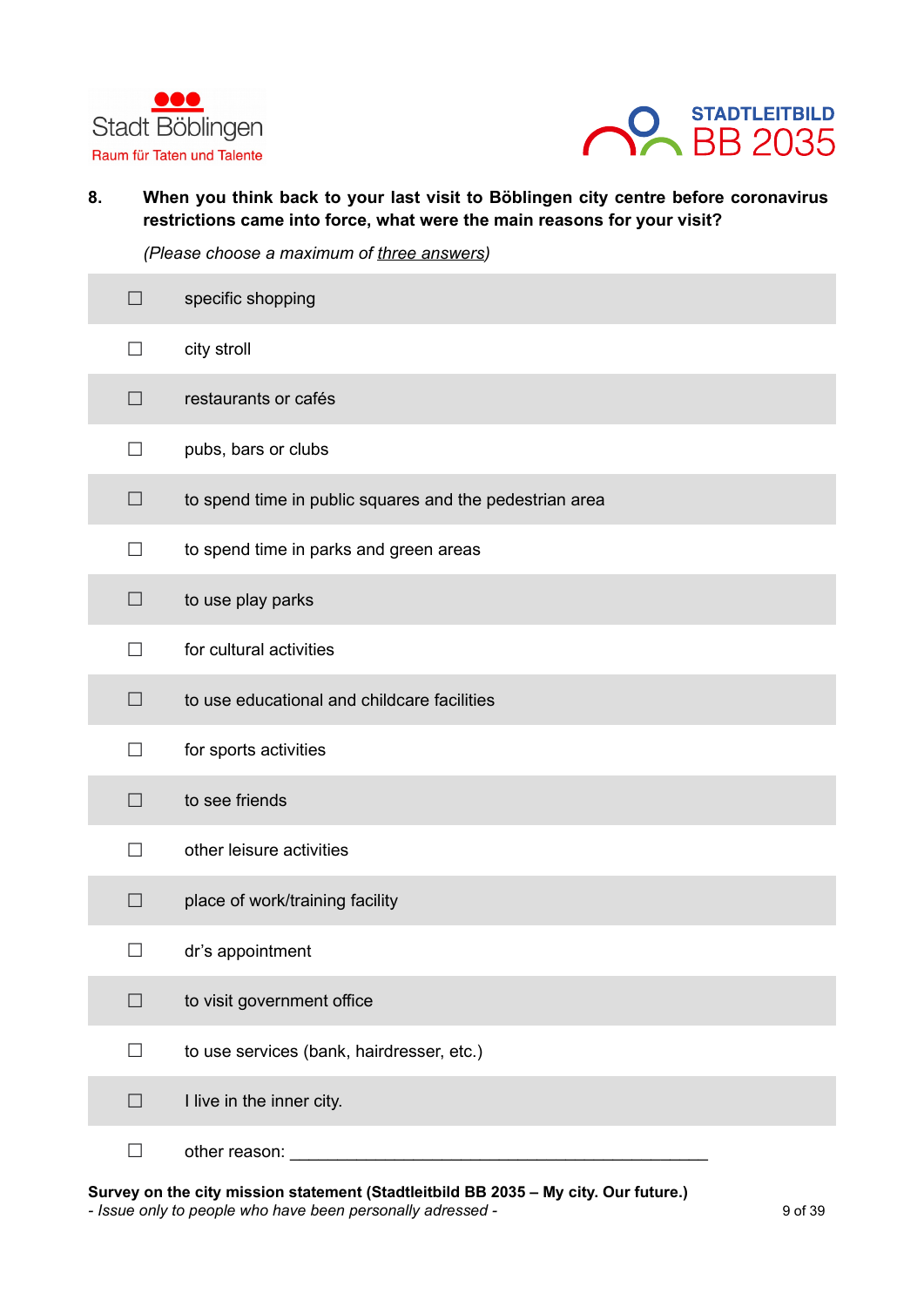



**9. How often did you visit Böblingen city centre before coronavirus restrictions came into force?**

*(Please choose only one answer)*

| П            | daily                |
|--------------|----------------------|
| П            | several times a week |
| П            | about once a week    |
| п            | about once a month   |
| П            | rarely               |
| $\mathsf{L}$ | never                |
|              | don't know           |

## **10. What mode of transport do you usually use to travel into the city centre?** *(Please choose only one answer)*

| $\Box$  | on foot                        |
|---------|--------------------------------|
| $\perp$ | bike                           |
| $\Box$  | public transport (bus or rail) |
|         | car / motorbike                |

**11. The attractiveness of a city is impacted by a number of things. How do you rate the following aspects of Böblingen city centre:**

|                       | very<br>good | good | satis-<br>factory | adequate | b<br>lacking | unsatis-<br>factory |
|-----------------------|--------------|------|-------------------|----------|--------------|---------------------|
| quality of time spent |              |      |                   |          |              |                     |

*(Please choose only one answer in each row)*

**Survey on the city mission statement (Stadtleitbild BB 2035 – My city. Our future.)**

*- Issue only to people who have been personally adressed -* 10 of 39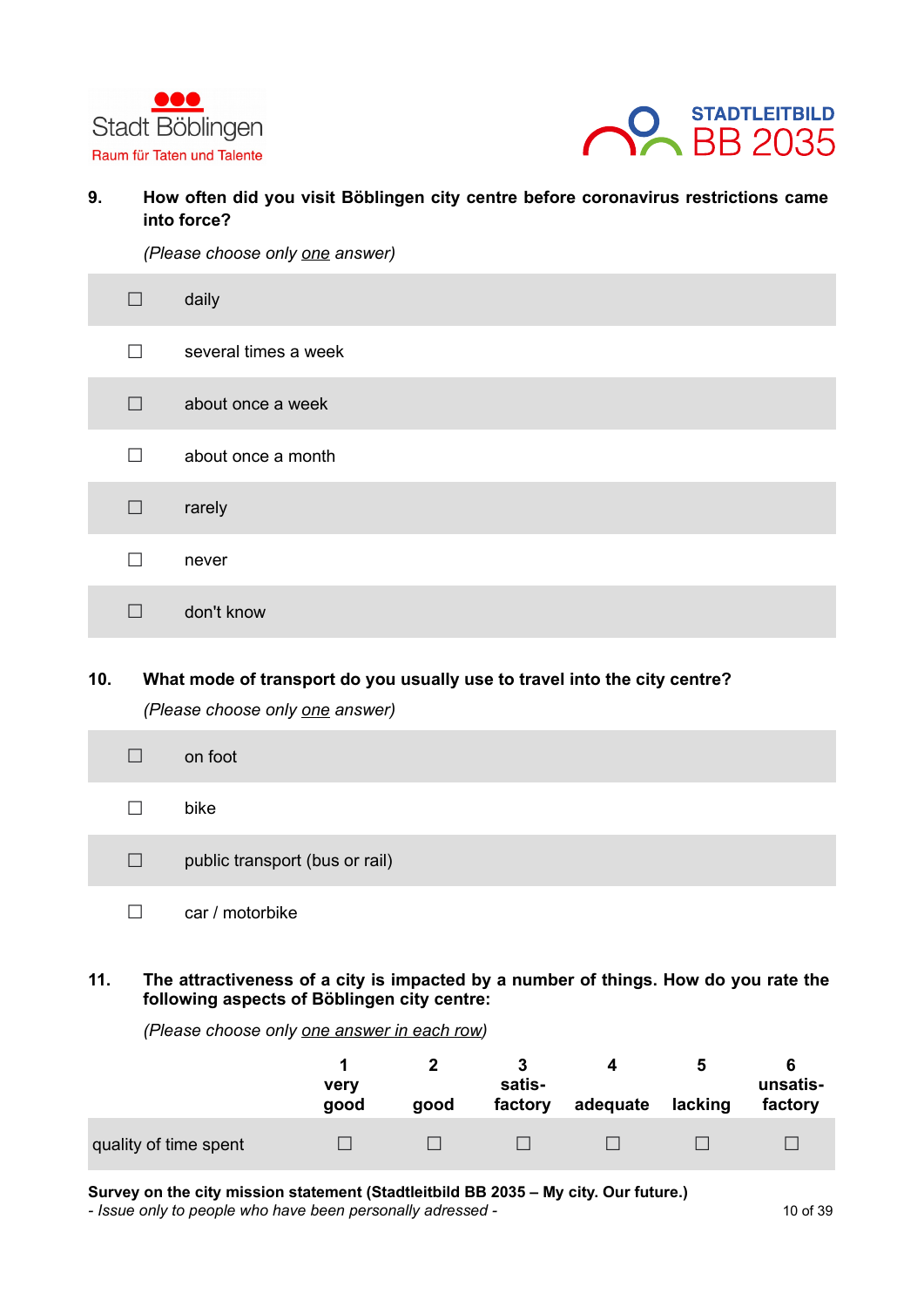



|                                           | 1<br>very | $\mathbf{2}$ | 3<br>satis- | $\overline{\mathbf{4}}$ | 5       | 6<br>unsatis- |
|-------------------------------------------|-----------|--------------|-------------|-------------------------|---------|---------------|
|                                           | good      | good         | factory     | adequate                | lacking | factory       |
| range of leisure activities               | $\Box$    | $\Box$       | $\Box$      | $\Box$                  | $\Box$  | $\Box$        |
| traffic situation                         |           |              |             |                         |         |               |
| as a cyclist                              | $\Box$    | $\Box$       | $\Box$      | $\Box$                  | $\Box$  | $\Box$        |
| as a driver                               | П         | П            | $\Box$      | П                       | П       | $\perp$       |
| as a pedestrian                           | $\Box$    | П            | $\Box$      | $\Box$                  | П       | $\Box$        |
| as a user of<br>public transport          | $\Box$    | $\Box$       | $\Box$      | П                       | $\Box$  | $\Box$        |
| shops and services                        | $\Box$    | П            | $\Box$      | $\Box$                  | $\Box$  | $\Box$        |
| food and drink                            | $\Box$    | П            | П           | П                       | П       | П             |
| cultural activities                       | $\Box$    | П            | $\Box$      | $\Box$                  | П       | $\Box$        |
| educational and childcare<br>facilities   | $\Box$    | $\Box$       | $\Box$      | П                       | П       | $\Box$        |
| recreational activities<br>(green spaces) | $\Box$    | $\Box$       | $\Box$      | $\Box$                  | $\Box$  | $\Box$        |
| accessibility                             | $\Box$    | $\Box$       | $\Box$      | $\Box$                  | П       | $\Box$        |
| noise level                               | $\Box$    |              | $\Box$      | $\Box$                  | $\Box$  | $\Box$        |
| air quality                               | П         | П            | П           | П                       | П       | П             |
| condition and quality of<br>public spaces | $\Box$    | $\Box$       | $\Box$      | $\Box$                  | $\Box$  | $\Box$        |
| condition and quality of<br>buildings     | $\Box$    | $\Box$       | $\Box$      | $\Box$                  | $\Box$  | $\Box$        |

**Survey on the city mission statement (Stadtleitbild BB 2035 – My city. Our future.)** *- Issue only to people who have been personally adressed -* 11 of 39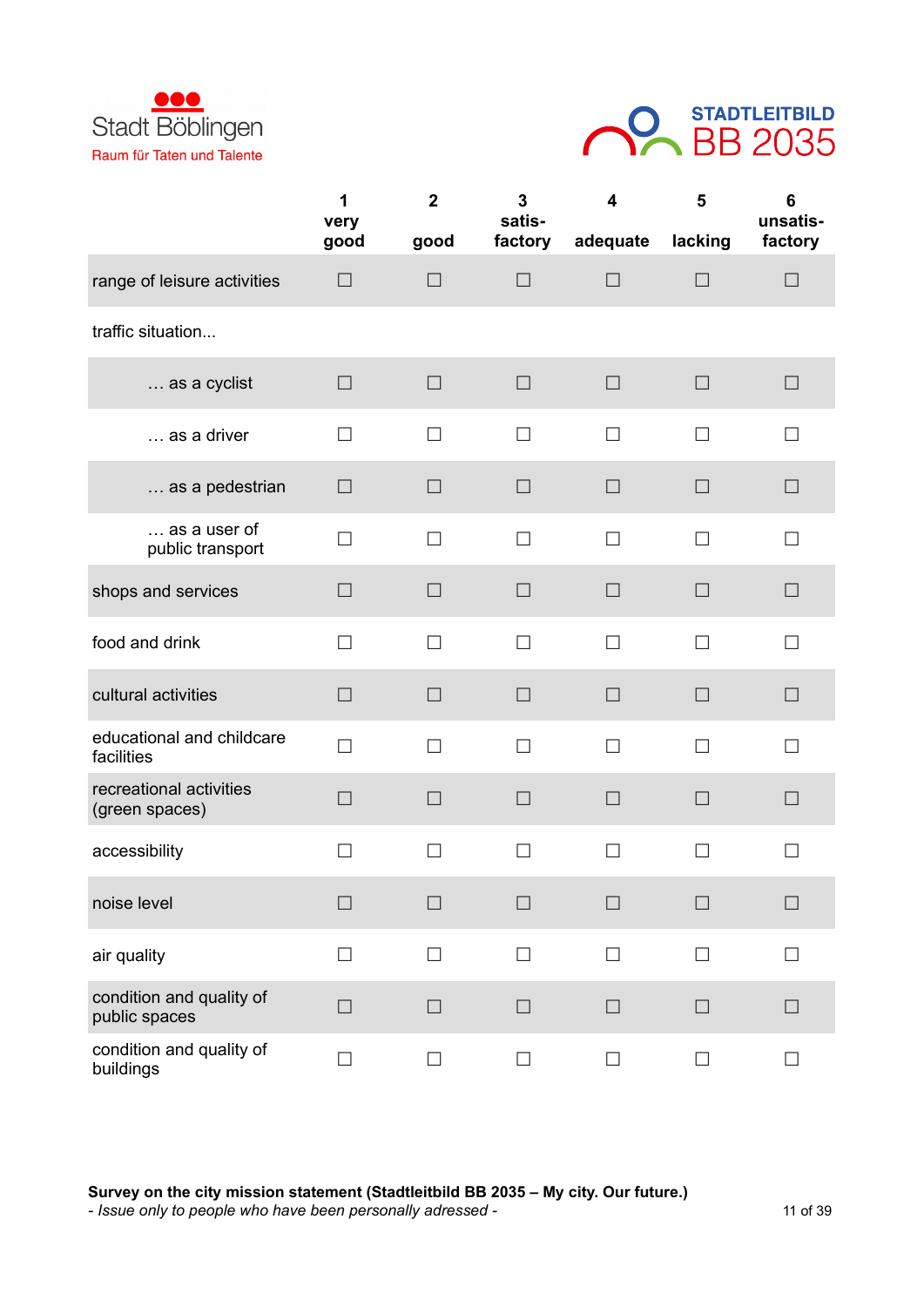



## **12. What is particularly important to you in public spaces?**

*(Please choose only one answer in each row)*

|                                 | not<br>important at<br>all |        |        | very<br>important | don't know |
|---------------------------------|----------------------------|--------|--------|-------------------|------------|
| safety                          | $\Box$                     | $\Box$ | $\Box$ | $\Box$            | $\Box$     |
| cleanliness                     | $\Box$                     | $\Box$ | $\Box$ | П                 | $\Box$     |
| air quality                     | $\Box$                     | $\Box$ | $\Box$ | $\Box$            | $\Box$     |
| green surroundings              | $\Box$                     | $\Box$ | $\Box$ | П                 | $\Box$     |
| well-maintained green<br>spaces | $\Box$                     | $\Box$ | $\Box$ | $\Box$            | $\Box$     |
| seating                         | П                          | $\Box$ | П      | П                 | П          |
| attractive streetscapes         | $\Box$                     | $\Box$ | $\Box$ | $\Box$            | $\Box$     |
| public toilets                  | $\Box$                     | $\Box$ | П      | $\Box$            | П          |
| ambience/atmosphere/vibe        | $\Box$                     | $\Box$ | $\Box$ | $\Box$            | $\Box$     |
| tranquillity                    | П                          | П      | П      | П                 | П          |
| leisure activities              | $\Box$                     | $\Box$ | $\Box$ | $\Box$            | $\Box$     |
| food and drink                  | $\Box$                     | $\Box$ | $\Box$ | П                 | П          |
| liveliness                      | $\Box$                     | $\Box$ | $\Box$ | $\Box$            | $\Box$     |
| parking                         | $\Box$                     | $\Box$ | $\Box$ | $\Box$            | $\Box$     |
| accessibility                   | $\Box$                     | $\Box$ | $\Box$ | $\Box$            | $\Box$     |
| events (culture, markets)       | $\Box$                     | $\Box$ | $\Box$ | $\Box$            | $\Box$     |

**Survey on the city mission statement (Stadtleitbild BB 2035 – My city. Our future.)**

*- Issue only to people who have been personally adressed -* 12 of 39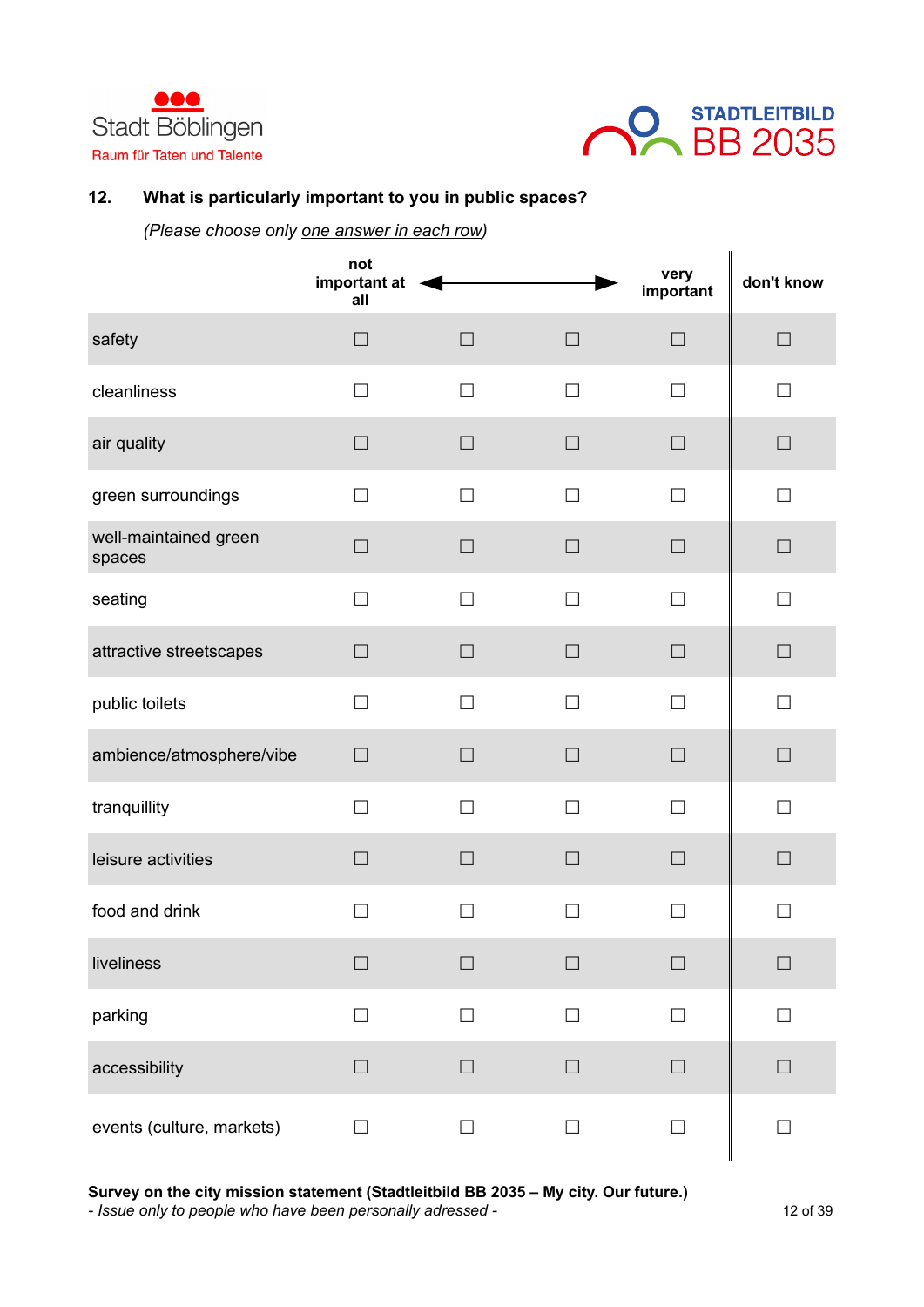



|                           | not<br>important at<br>all |  | very<br>important | don't know |
|---------------------------|----------------------------|--|-------------------|------------|
| open, free meeting places |                            |  |                   |            |
| good lighting             |                            |  |                   |            |

## **13. What is your experience of mobility in Böblingen?**

*(Please choose only one answer in each row)*

|                                                                                          | 1<br>very<br>good | $\overline{2}$<br>good | 3<br>satis-<br>factory   | 4<br>adequate | 5<br>lacking | 6<br>unsatis-<br>factory |
|------------------------------------------------------------------------------------------|-------------------|------------------------|--------------------------|---------------|--------------|--------------------------|
| <b>Bike-friendliness</b>                                                                 | $\Box$            | П                      |                          | П             | $\Box$       |                          |
| Pedestrian-friendliness                                                                  | П                 | П                      | $\overline{\phantom{a}}$ | П             | П            |                          |
| Infrastructure for<br>alternative mobility options<br>(e.g. electric charging<br>points) | П                 | $\Box$                 | П                        | $\Box$        | П            | $\vert \ \ \vert$        |
| Motorised individual<br>transport (car/motorbike)                                        | П                 | П                      | $\Box$                   | П             | П            |                          |
| Public transport (bus or<br>rail)                                                        | $\Box$            | $\Box$                 | $\Box$                   | П             | П            | $\Box$                   |
| Sharing services (e.g. car,<br>bike)                                                     | $\Box$            | П                      | П                        | П             | П            | П                        |
| Car parking                                                                              | $\Box$            | $\Box$                 | П                        | П             | П            | П                        |
| <b>Building sites</b>                                                                    | $\Box$            | П                      | П                        | П             | П            |                          |
| Accessibility (e.g. low<br>kerbs)                                                        |                   |                        |                          | П             |              |                          |

**Survey on the city mission statement (Stadtleitbild BB 2035 – My city. Our future.)** *- Issue only to people who have been personally adressed -* 13 of 39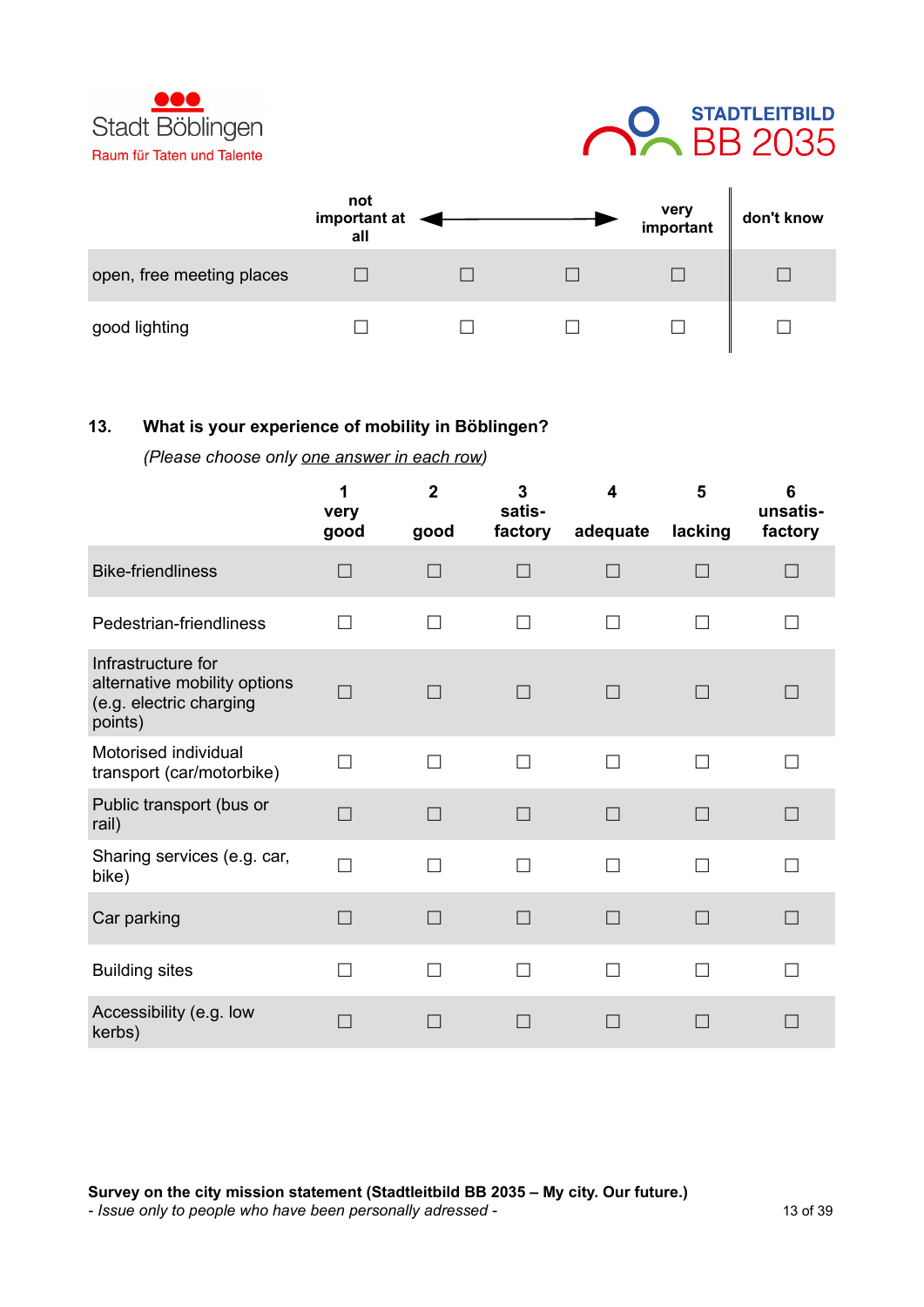



## **14. How much public funding do you think the following alternative modes of transport/ mobility should receive?**

*(Please choose only one answer in each row)*

|                                                                                       | none at all | little | a lot | extensive | don't know |
|---------------------------------------------------------------------------------------|-------------|--------|-------|-----------|------------|
| Infrastructure for alternative<br>mobility options (e.g.<br>electric charging points) |             |        |       |           |            |
| Public transport (bus or rail)                                                        |             |        |       |           |            |
| <b>Bike transport</b>                                                                 |             |        |       |           |            |
| Sharing services (e.g. car,<br>bike)                                                  |             |        |       |           |            |

#### **15. Do you currently work in the city of Böblingen (employed or self-employed)?**

*(Please choose only one answer)*

| $\square$ Yes |  |
|---------------|--|
| $\square$ No  |  |

#### **16. How do you rate...**

*(Please choose only one answer in each row)*

|                                                                         | 1<br>sehr<br>gut | $\overline{2}$<br>gut | 3<br>befriedi-<br>gend | 4<br>ausreich-<br>end | 5<br>mangel-<br>haft | 6<br>unzu-<br>reichend |
|-------------------------------------------------------------------------|------------------|-----------------------|------------------------|-----------------------|----------------------|------------------------|
| Böblingen's<br>infrastructure links (e.g.<br>motorway and rail links)   |                  |                       |                        |                       |                      |                        |
| the employment market<br>situation in Böblingen                         |                  |                       |                        |                       |                      |                        |
| the equality of<br>opportunities in<br>Böblingen's employment<br>market |                  |                       |                        |                       |                      |                        |
| job planning security in<br>Böblingen                                   |                  |                       |                        |                       |                      |                        |

**Survey on the city mission statement (Stadtleitbild BB 2035 – My city. Our future.)**

*- Issue only to people who have been personally adressed -* 14 of 39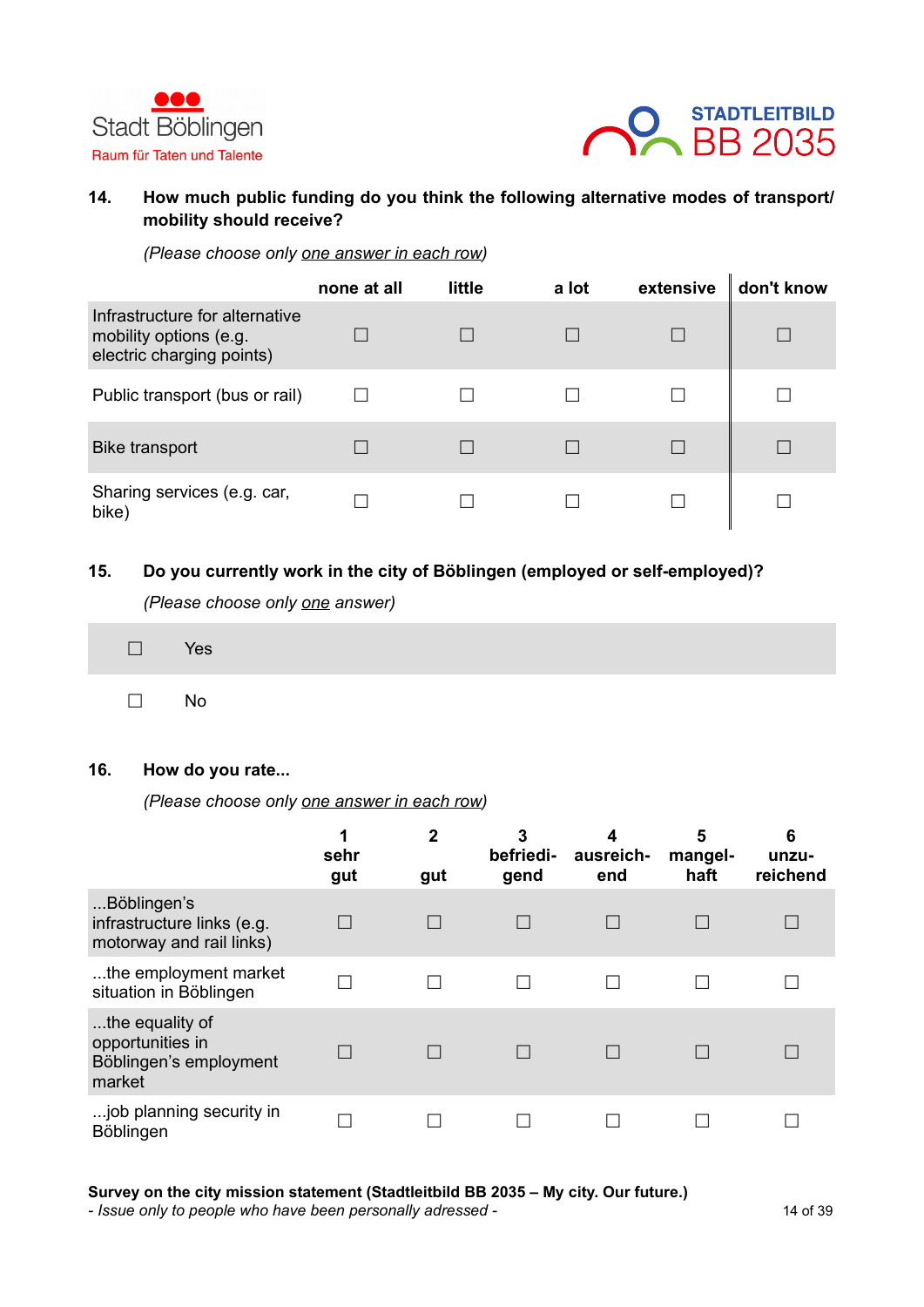



#### **17. To what extent do you agree with the following statements on Böblingen's employment scene?**

*(Please choose only one answer in each row)*

|                                                                               | strongly<br>disagree |  | strongly<br>agree | don't know |
|-------------------------------------------------------------------------------|----------------------|--|-------------------|------------|
| It's easy to find a good job.                                                 |                      |  |                   |            |
| Böblingen is a leading<br>regional economic hub.                              |                      |  |                   |            |
| As an economic hub,<br>Böblingen is well-<br>connected internationally.       |                      |  |                   |            |
| As an economic hub,<br>Böblingen offers ample job<br>opportunities.           |                      |  |                   |            |
| I can maintain a good work/<br>family balance.                                |                      |  |                   |            |
| I have a high degree of<br>future planning security<br>when it comes to work. |                      |  |                   |            |
| I would happily spend the<br>rest of my career here.                          |                      |  |                   |            |
| Böblingen is an innovative<br>economic hub.                                   |                      |  |                   |            |

## **18. What factors do you think will play the biggest role in Böblingen's development as a strong economic region in future?**

*(Please choose a maximum of three answers)*

|        | expansion of commercial spaces                                       |
|--------|----------------------------------------------------------------------|
|        | investment in future-proof sectors                                   |
|        | expansion of infrastructure                                          |
| $\Box$ | expansion of initial and further training opportunities in companies |
|        | collaboration with international stakeholders                        |
|        | $\rightarrow$ This question continues on the next page.              |

#### **Survey on the city mission statement (Stadtleitbild BB 2035 – My city. Our future.)**

*- Issue only to people who have been personally adressed -* 15 of 39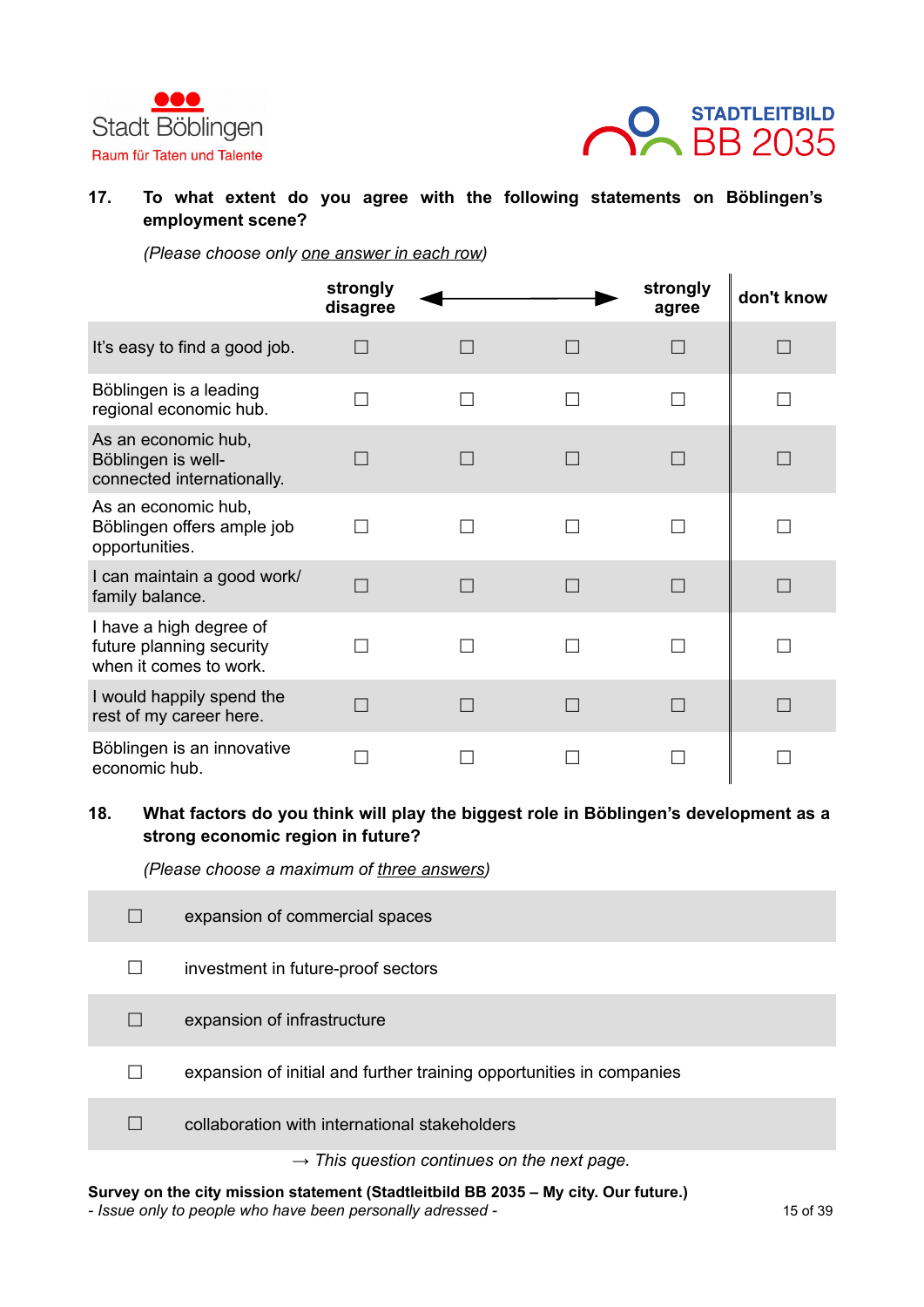



|              | support of regional businesses                   |
|--------------|--------------------------------------------------|
| $\Box$       | attracting innovative industries                 |
| $\mathsf{L}$ | centres for business start-ups                   |
| $\Box$       | mixed areas (living and working in one district) |
|              |                                                  |

## **19. Do you like living in Böblingen?**

*(Please choose only one answer)*

| $\Box$ | I like living here        |
|--------|---------------------------|
| $\Box$ | I don't mind              |
| $\Box$ | I do not like living here |

## **20. How satisfied are you with the following aspects of your living situation?**

*(Please choose only one answer in each row)*

|                                | not<br>satisfied at<br>all |              | very<br>satisfied | don't know |
|--------------------------------|----------------------------|--------------|-------------------|------------|
| coexistence with<br>neighbours | $\vert \ \ \vert$          | $\mathsf{L}$ | П                 |            |
| condition of home              |                            | H            | $\mathcal{L}$     |            |
| transport links                |                            |              | П                 |            |
| noise level                    |                            |              | $\mathsf{L}$      |            |
| shopping                       |                            |              | П                 |            |
| cost of living                 |                            |              |                   |            |

#### **Survey on the city mission statement (Stadtleitbild BB 2035 – My city. Our future.)**

*- Issue only to people who have been personally adressed -* 16 of 39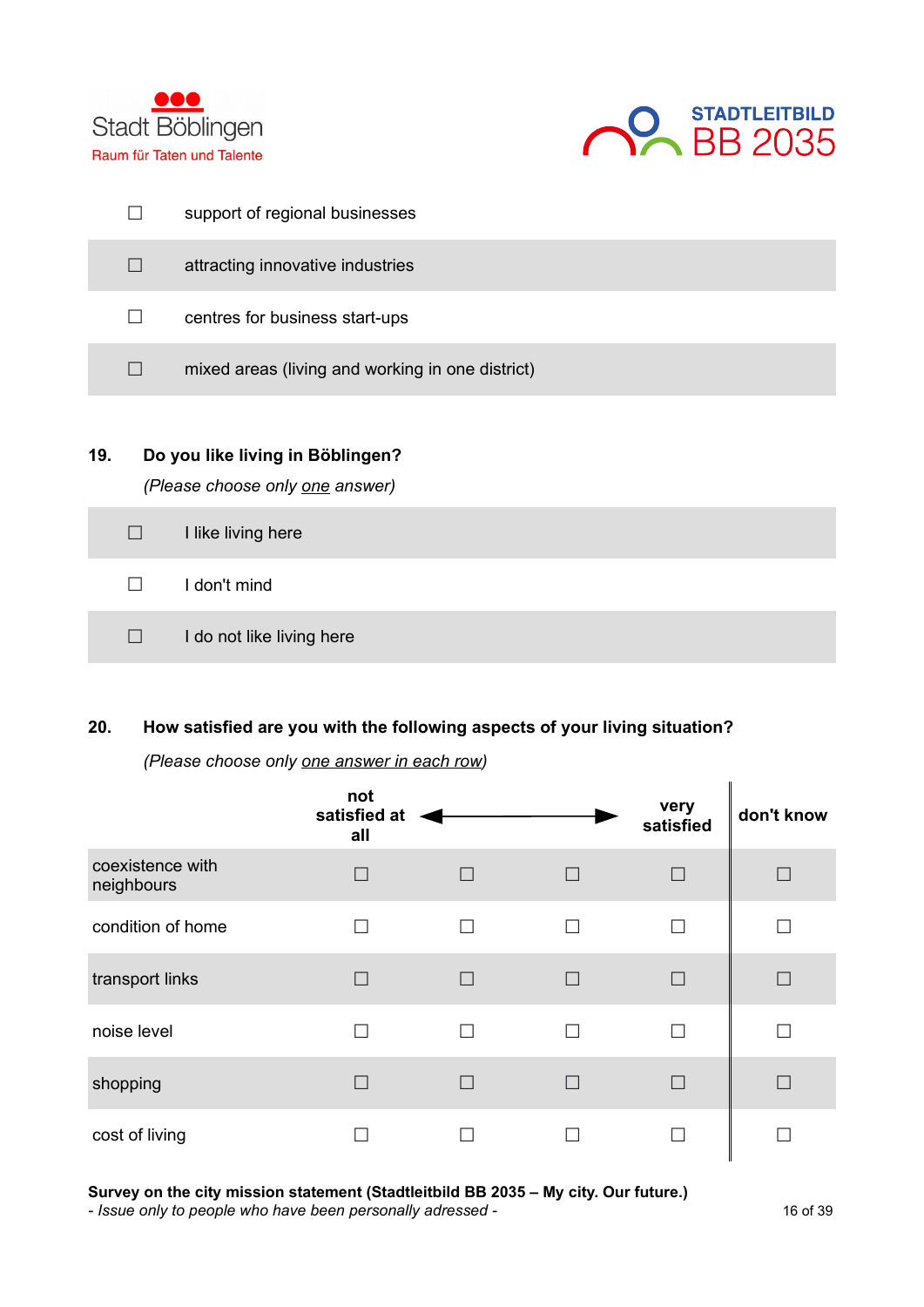



|                         | not<br>satisfied at<br>all |  | very<br>satisfied | don't know |
|-------------------------|----------------------------|--|-------------------|------------|
| size of apartment/house |                            |  |                   |            |
| accessibility           |                            |  |                   |            |
| medical care            |                            |  |                   |            |
| proximity to workplace  |                            |  |                   |            |

## **21. What do you look for in a home and living environment? Which of the following criteria are essential, and which are preferable? Which are not important to you?**

*(Please choose only one answer in each row)*

|                                                 | not important            | preferable               | essential |
|-------------------------------------------------|--------------------------|--------------------------|-----------|
| Location:                                       |                          |                          |           |
| Location close to the city centre               | $\overline{\phantom{a}}$ | $\overline{\phantom{a}}$ | - 1       |
| Location in green area/the<br>suburbs           | $\Box$                   |                          | $\Box$    |
| Good links to inter-regional<br>road network    | - 1                      |                          |           |
| Good bus and rail links                         | $\Box$                   |                          | n l       |
| Ease of access to place of work<br>or education |                          |                          |           |
| Attractiveness of surrounding<br>area           | $\Box$                   |                          |           |
| Tranquillity                                    |                          |                          |           |
| Clean air                                       |                          |                          |           |
| Leisure activities                              |                          |                          |           |

**Survey on the city mission statement (Stadtleitbild BB 2035 – My city. Our future.)**

*- Issue only to people who have been personally adressed -* 17 of 39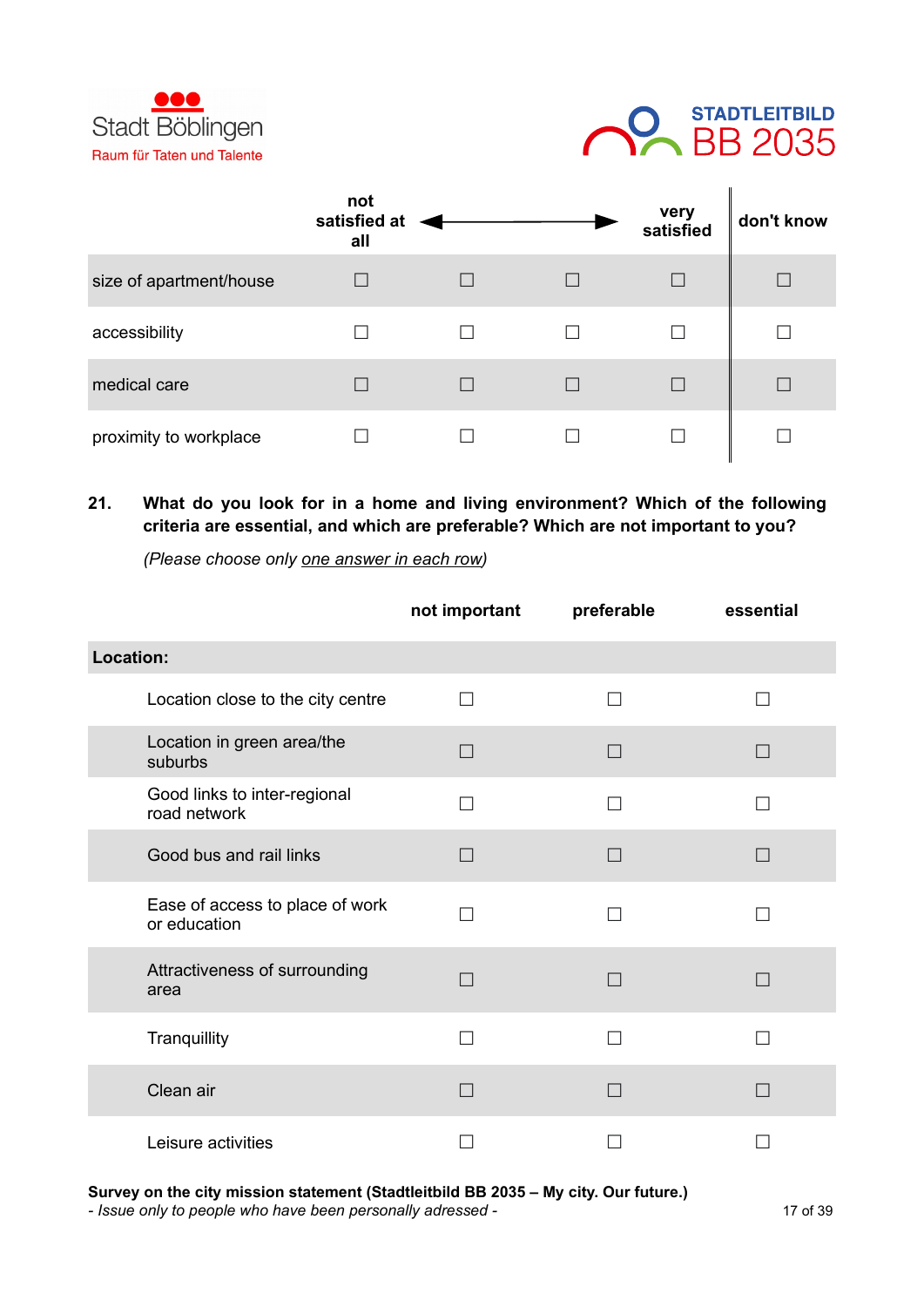



|                                                                                                     | not important     | preferable      | essential    |
|-----------------------------------------------------------------------------------------------------|-------------------|-----------------|--------------|
| <b>Services</b>                                                                                     | $\Box$            | $\Box$          | $\Box$       |
| Accessible on foot:                                                                                 |                   |                 |              |
| Childcare and educational<br>facilities (crèche/nursery,<br>primary school, secondary<br>school(s)) | $\Box$            | $\Box$          | $\Box$       |
| Parks and green spaces                                                                              | П                 | П               | $\mathsf{L}$ |
| Usable garden and green<br>areas/Allotment                                                          | $\Box$            | $\Box$          | $\Box$       |
| Sports activities                                                                                   | П                 | $\Box$          | П            |
| <b>Cultural activities</b>                                                                          | $\vert \ \ \vert$ | П               | $\Box$       |
| Other leisure activities                                                                            | $\mathsf{L}$      | П               | $\Box$       |
| Food and drink                                                                                      | $\Box$            | $\Box$          | $\Box$       |
| Shops for day-to-day needs                                                                          | П                 | $\Box$          | П            |
|                                                                                                     | not important     | preferable      | essential    |
| <b>Social living</b><br>environment/neighbourhood:                                                  |                   |                 |              |
| Intact neighbourhood                                                                                | $\Box$            | $\Box$          | $\Box$       |
| Friends/family nearby                                                                               | П                 | П               | П            |
| <b>Cultural diversity</b>                                                                           | $\mathsf{L}$      | $\Box$          | $\Box$       |
| Mixture of ages                                                                                     | П                 | П               | П            |
| Desirable address/good image                                                                        | $\Box$            | $\vert$ $\vert$ |              |
| Feeling of security                                                                                 | П                 |                 | П            |

**Survey on the city mission statement (Stadtleitbild BB 2035 – My city. Our future.)**

*- Issue only to people who have been personally adressed -* 18 of 39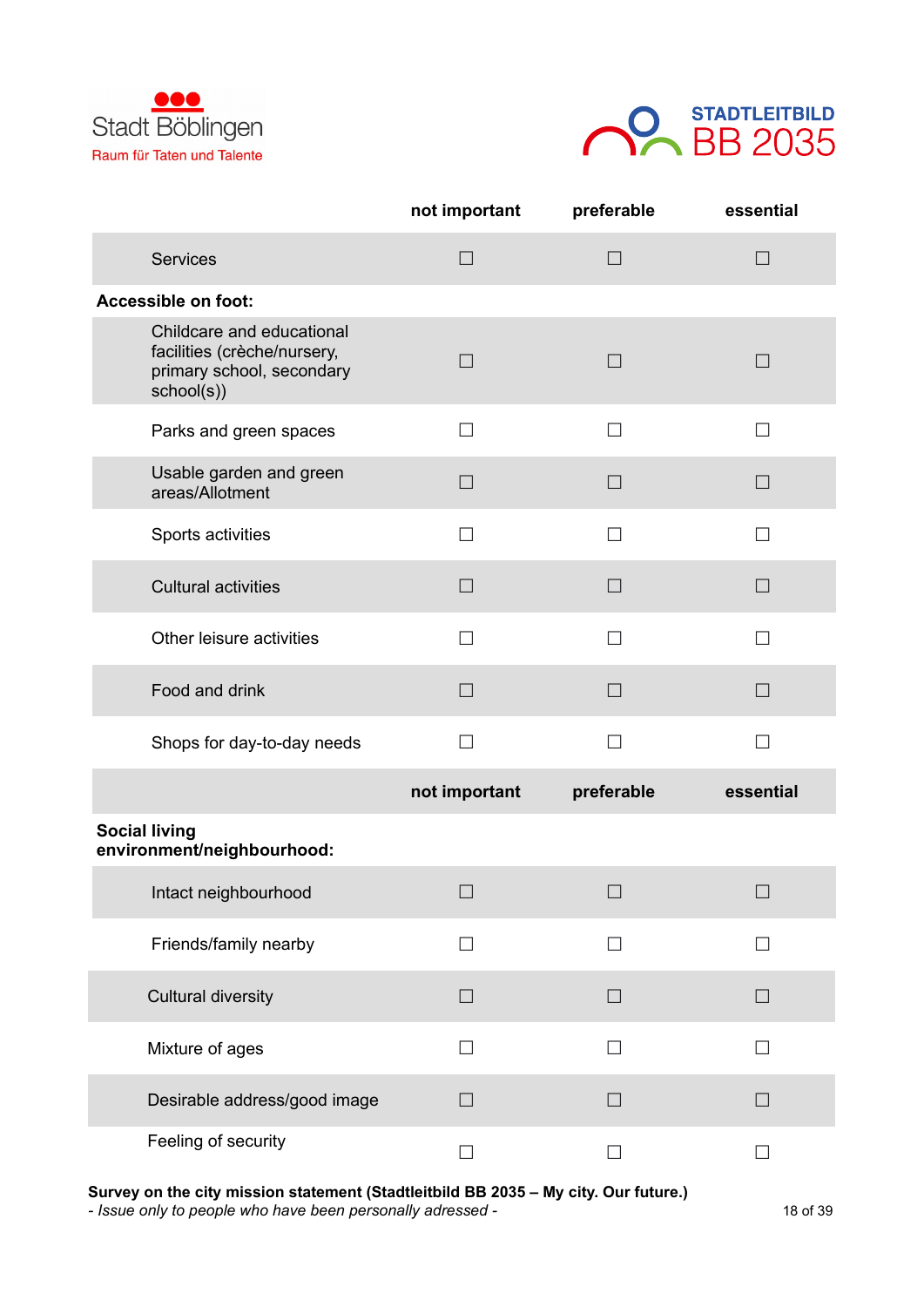



|                                                | not important | preferable | essential |
|------------------------------------------------|---------------|------------|-----------|
| District meeting or open<br>meeting place      |               |            |           |
| Support services in residential<br>environment |               |            |           |

#### **22. How do you gauge the sense of community among Böblingen residents?**

| <b>Relationship between</b><br>people | very<br>poor |  | very<br>good | don't know |
|---------------------------------------|--------------|--|--------------|------------|
| in your<br>neighbourhood              |              |  |              |            |
| in your district                      |              |  |              |            |
| in the wider city                     |              |  |              |            |

*(Please choose only one answer in each row)*

**23. Do you feel like you are part of Böblingen city society, i.e. an equal member of the population?**

*(Please choose only one answer)*

| $\mathbf{v}$ $\mathbf{v}$ |  |  |  |
|---------------------------|--|--|--|
|                           |  |  |  |

**☐** No

**24. Have you experienced any situation where you were discriminated against or treated unfairly in the city of Böblingen at any point over the past year (e.g. discrimination, exclusion or abuse)?** 

*(Please choose only one answer)*

|  | Yes                                                                                                                                               | $(\rightarrow$ continue to questions 24.f1 & 24.f2) |          |
|--|---------------------------------------------------------------------------------------------------------------------------------------------------|-----------------------------------------------------|----------|
|  | No                                                                                                                                                | $(\rightarrow$ continue to question 25)             |          |
|  | Survey on the city mission statement (Stadtleitbild BB 2035 - My city. Our future.)<br>- Issue only to people who have been personally adressed - |                                                     | 19 of 39 |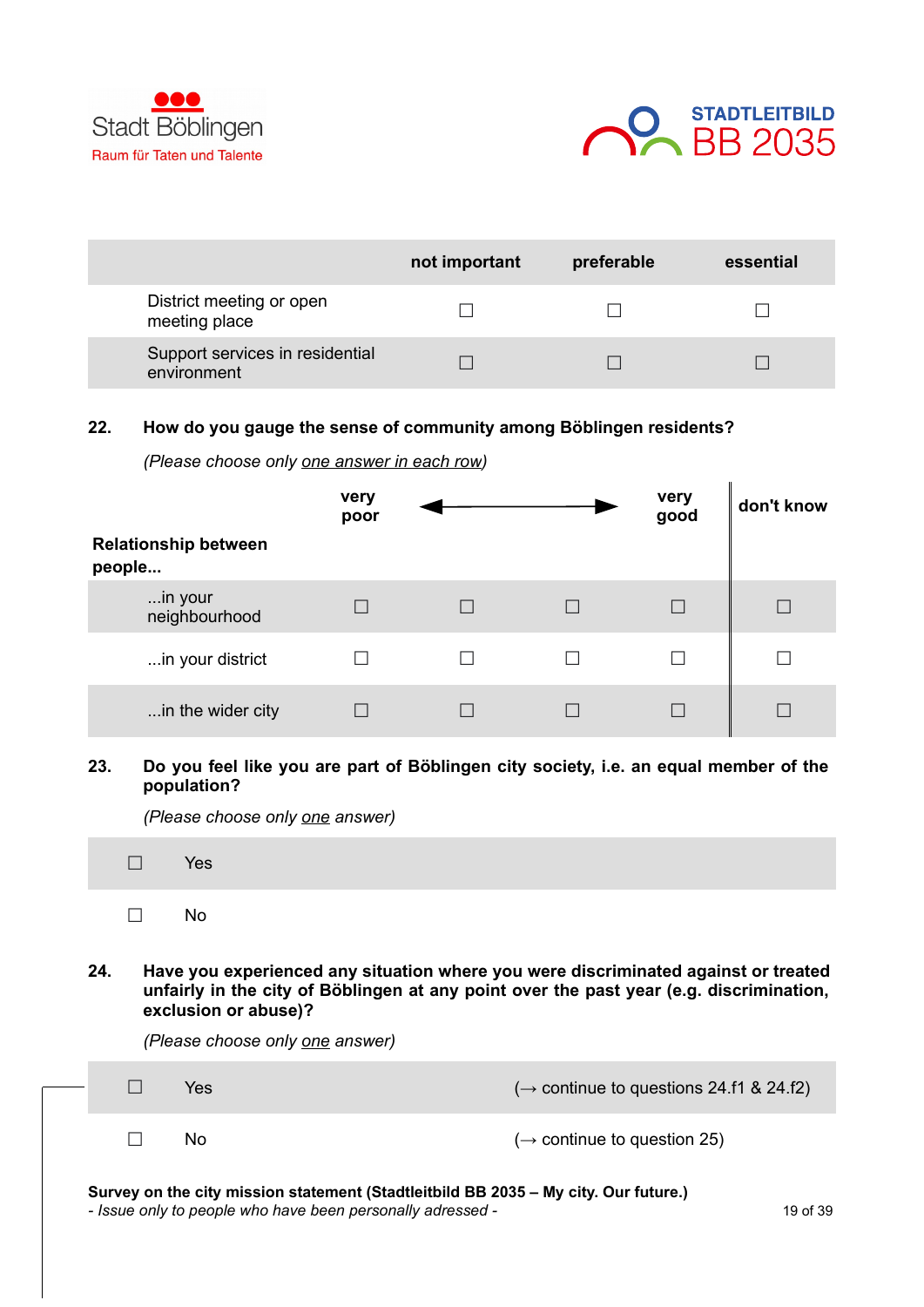



#### **→ 24.f1** In which setting(s) have you felt discriminated against or unfairly treated?

*(You can choose multiple answers)*

|              | work                                  | $\Box$            | health / care setting |
|--------------|---------------------------------------|-------------------|-----------------------|
| $\mathsf{L}$ | public / leisure                      | $\vert \ \ \vert$ | private sphere        |
| П            | nursery / school / adult<br>education | $\Box$            | housing market        |
| П            | administrative<br>offices/authorities | $\blacksquare$    | shops / services      |
|              | internet/media                        |                   | other setting:        |

#### **24.f2 Which attribute do you think prompted this discrimination situation?**

*(You can choose multiple answers)*

| $\blacksquare$ | ethnic origin                    |
|----------------|----------------------------------|
| П              | language / language ability      |
| П              | gender / gender identity         |
| П              | disability / impairment          |
| П              | sexual orientation               |
| П              | religion / world view            |
| П              | age                              |
| П              | social or economic circumstances |
|                | other attribute:                 |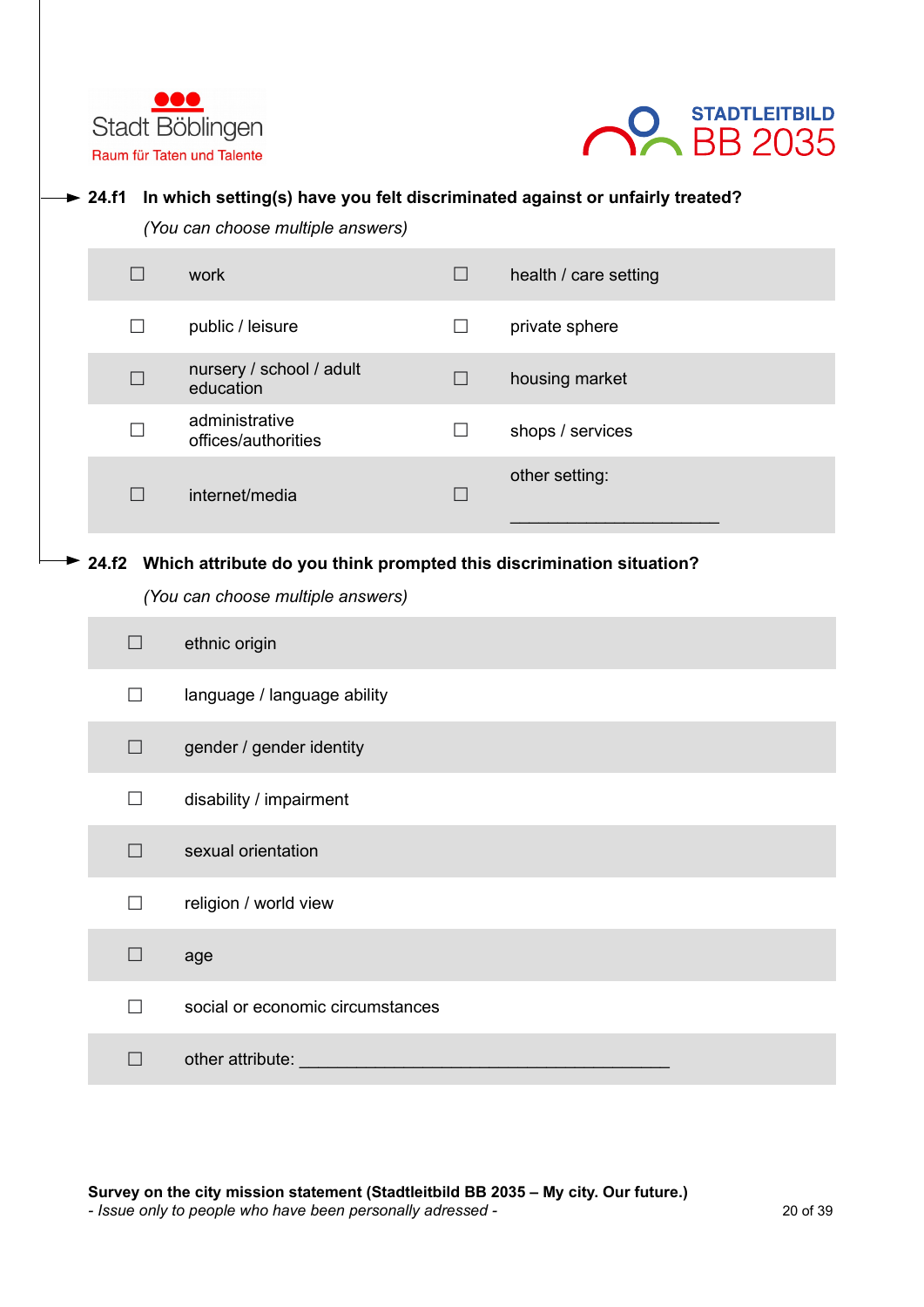



#### **25. To what extent do you agree with the following statements?**

*(Please choose only one answer in each row)*

|                                                                                                                                                                                              | strongly<br>disagree |        | strongly<br>agree | don't<br>know |
|----------------------------------------------------------------------------------------------------------------------------------------------------------------------------------------------|----------------------|--------|-------------------|---------------|
| Böblingen is cosmopolitan and<br>welcoming.                                                                                                                                                  |                      |        | П                 | $\Box$        |
| The Böblingen city society<br>promotes the diversity of its<br>population.                                                                                                                   | П                    | П      | П                 | П             |
| The people with a migrant<br>background who live in Böblingen<br>are well-integrated.                                                                                                        | <b>Tall</b>          | $\Box$ | П                 |               |
| The economic power of the region<br>is dependent on labour<br>immigration.                                                                                                                   |                      |        |                   |               |
| Accessibility is a present and<br>important topic in Böblingen.                                                                                                                              |                      |        | П                 |               |
| The joint attendance at school of<br>children with and without a<br>disability is beneficial to the<br>development of children.                                                              |                      |        |                   |               |
| In Böblingen, all people are<br>permitted – irrespective of their<br>age, cultural, religious, social or<br>economic background and/or a<br>$disability - to participate in public$<br>life. |                      |        | П                 |               |

#### **26. Which of the following issues most urgently need to be addressed in Böblingen?**

*(Please choose a maximum of three answers)*

| Equal pay for all genders                                                                                  |
|------------------------------------------------------------------------------------------------------------|
| Work and family balance                                                                                    |
| Flexible working models                                                                                    |
| Participation in the fight against (domestic / sexual) violence – advocacy for a life free<br>of violence. |
| Reducing discrimination of women and girls                                                                 |
| $\rightarrow$ This question continues on the next page.                                                    |

#### **Survey on the city mission statement (Stadtleitbild BB 2035 – My city. Our future.)**

*- Issue only to people who have been personally adressed -* 21 of 39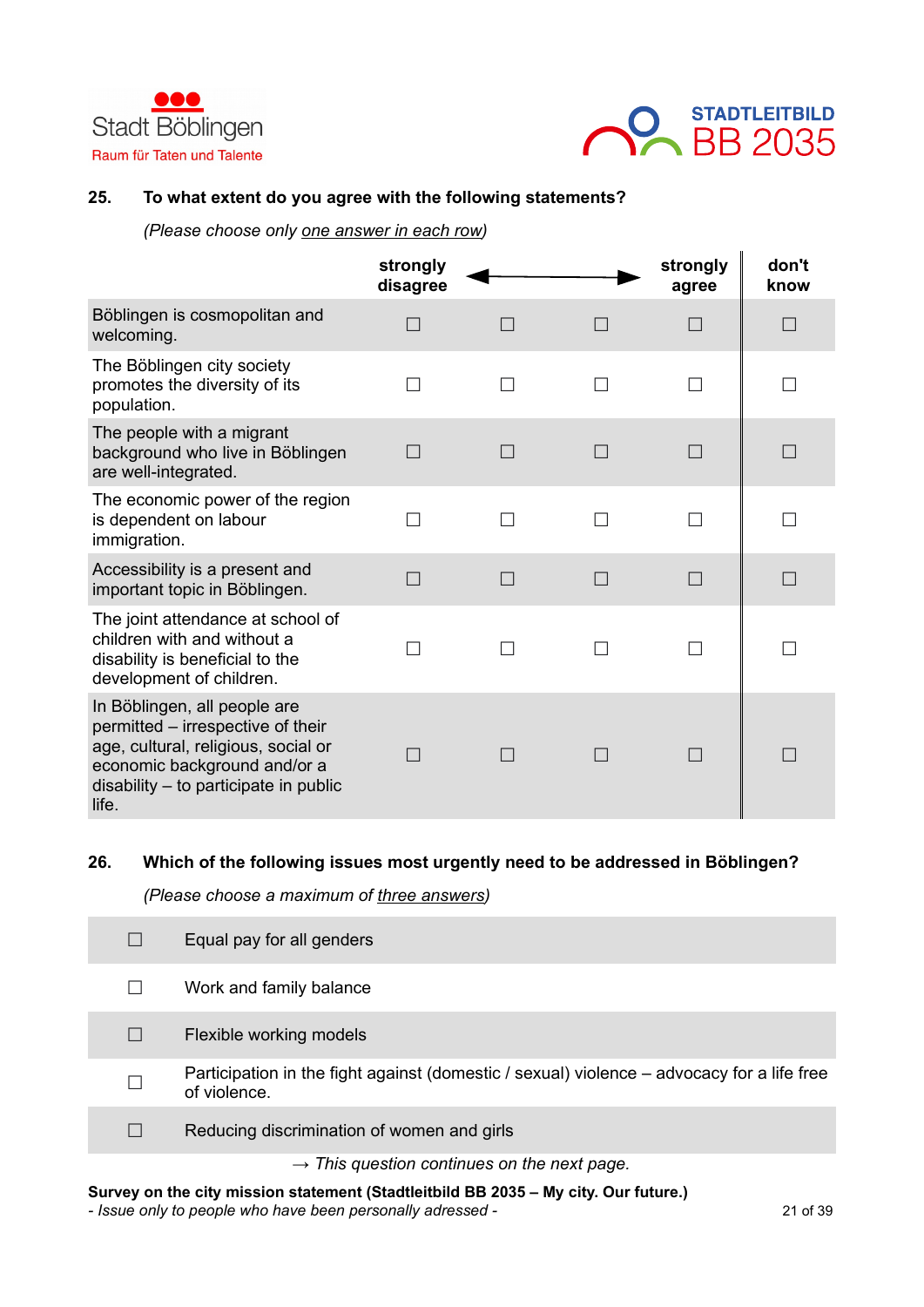



| Improving equal treatment of LSBTTIQ (collective term for people who do not see<br>themselves as conforming to heterosexual and gender norms) |
|-----------------------------------------------------------------------------------------------------------------------------------------------|
| Creating coexistence in a diverse city society                                                                                                |
| Other:                                                                                                                                        |
| <b>None</b>                                                                                                                                   |

## **27. Are you aware of the following advocacy groups in Böblingen and have you had contact with these personally?**

*(Please choose only one answer in each row)*

|                                               | group | I'm aware of this I have had contact I have not heard of<br>with this group | this group |
|-----------------------------------------------|-------|-----------------------------------------------------------------------------|------------|
| local council                                 |       |                                                                             |            |
| Dagersheim district council                   |       |                                                                             |            |
| local youth council                           |       |                                                                             |            |
| integration council                           |       |                                                                             |            |
| senior citizens' advisory council             |       |                                                                             |            |
| working group for people with a<br>disability |       |                                                                             |            |

## **28. In which settings is inclusion especially advanced in Böblingen? In which settings is there still a need for development?**

*(Please choose only one answer in each row)*



**Survey on the city mission statement (Stadtleitbild BB 2035 – My city. Our future.)**

*- Issue only to people who have been personally adressed -* 22 of 39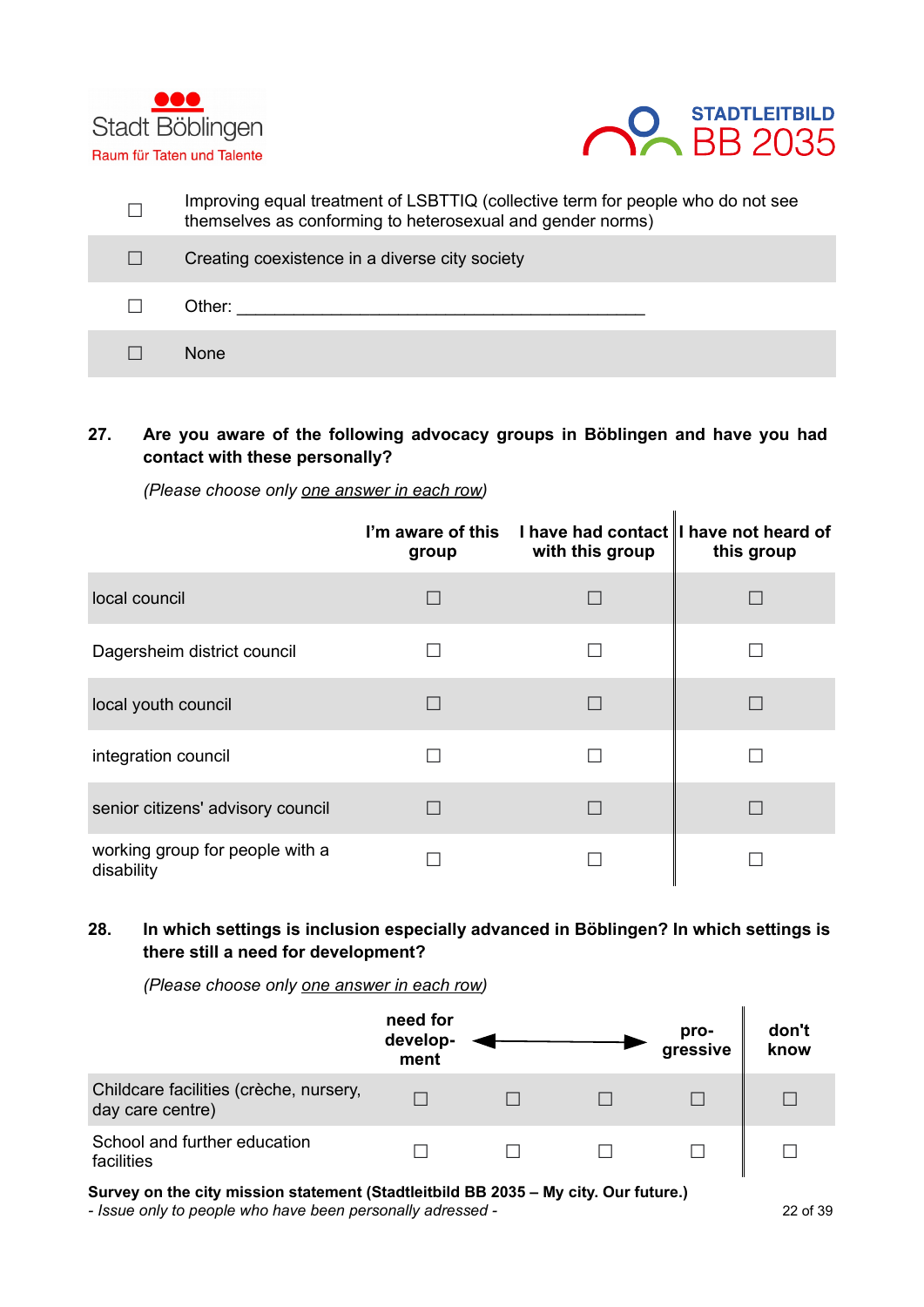



|                                                                 | need for<br>develop-<br>ment |        | pro-<br>gressive | don't<br>know |
|-----------------------------------------------------------------|------------------------------|--------|------------------|---------------|
| Accessibility in public spaces and<br>public buildings          |                              |        | П                |               |
| Living (accessible living, special<br>residential arrangements) |                              | П      |                  |               |
| Coexistence in the district                                     |                              | $\Box$ | П                |               |
| Leisure and cultural activities (clubs,<br>museums, theatres)   |                              | П      | П                |               |
| Job opportunities                                               |                              |        | П                |               |
| Public transport (e.g. accessible<br>vehicles and stops)        |                              |        |                  |               |

**29. There are various facilities/opportunities that make life easier for people with disabilities. What do you think about the availability of the following facilities/opportunities?**

*(Please choose only one answer in each row)*

|                                                                                                | not enough | adequate | too many | don't know |
|------------------------------------------------------------------------------------------------|------------|----------|----------|------------|
| Disabled-access public<br>transport                                                            |            |          |          |            |
| Parking for severely disabled<br>people                                                        |            |          |          |            |
| Barrier-free, accessible public<br>spaces and buildings                                        |            |          |          |            |
| Disabled-access housing                                                                        |            |          |          |            |
| Schools and further education<br>facilities attended by those<br>with and without disabilities |            |          |          |            |
| Day-care facilities for people<br>with and without disabilities                                |            |          |          |            |

**Survey on the city mission statement (Stadtleitbild BB 2035 – My city. Our future.)**

*- Issue only to people who have been personally adressed -* 23 of 39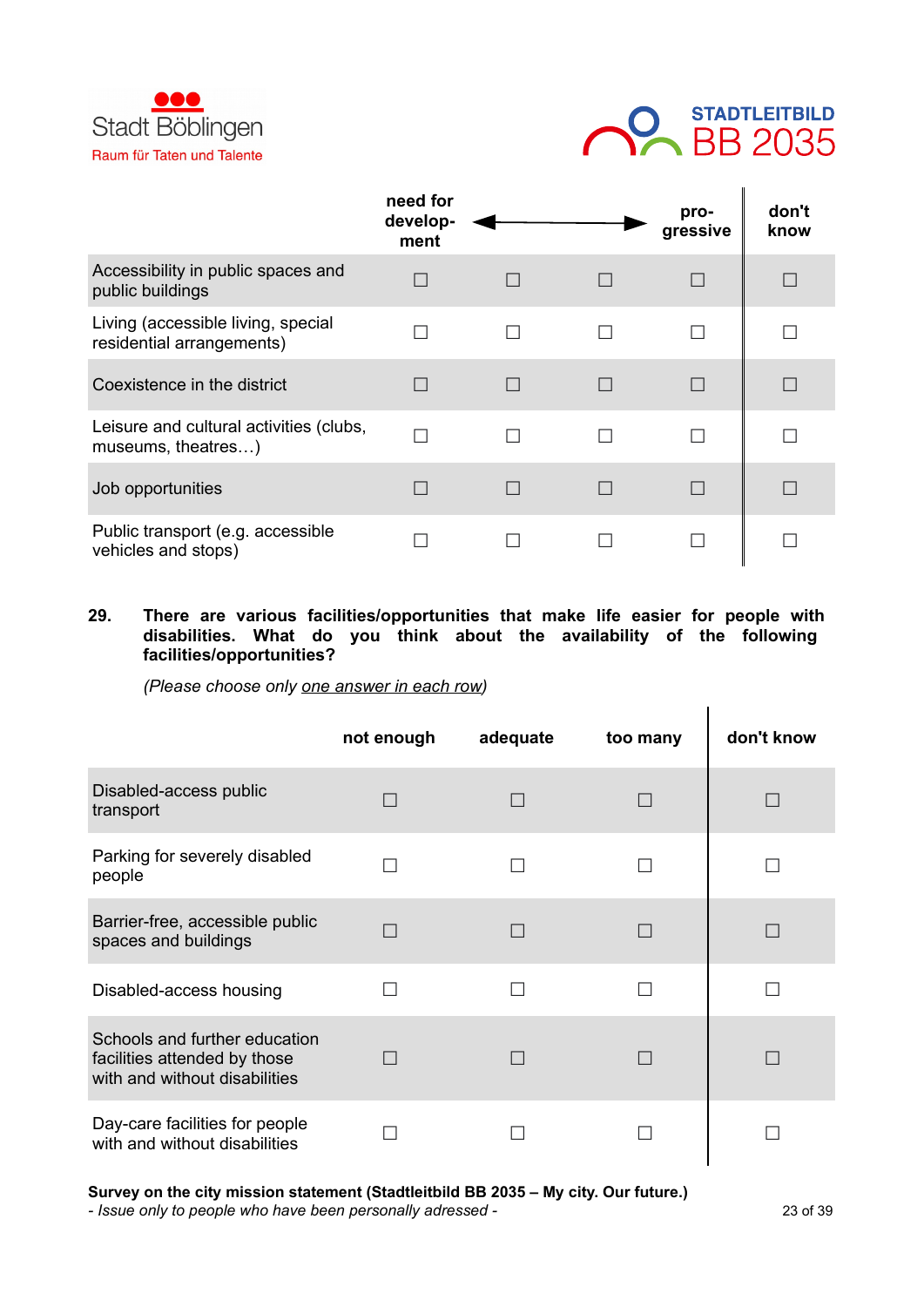



|                                                                              | not enough | adequate | too many | don't know |
|------------------------------------------------------------------------------|------------|----------|----------|------------|
| Jobs and traineeships<br>adapted to the needs of<br>people with disabilities |            |          |          |            |
| Advice and support services<br>for people with disabilities                  |            |          |          |            |
| Health services adapted to<br>the needs of people with<br>disabilities       |            |          |          |            |
| Leisure activities adapted to<br>the needs of people with<br>disabilities    |            |          |          |            |

## **30. To what extent are the following attributes applicable to the Böblingen city administration?**

*(Please choose only one answer in each row)*

|                  | does not<br>apply at all |  | fully<br>applies | don't know |
|------------------|--------------------------|--|------------------|------------|
| reliable         |                          |  | П                | П          |
| citizen-oriented |                          |  |                  |            |
| helpful          |                          |  | П                |            |
| competent        |                          |  |                  |            |

#### **31. To what extent do you agree with the following statements?**

*(Please choose only one answer in each row)*

|                                                                                            | does not<br>apply at all |  | fully<br>applies | don't know |
|--------------------------------------------------------------------------------------------|--------------------------|--|------------------|------------|
| As citizens we have an<br>influence on policy and<br>administrative decisions.             |                          |  |                  |            |
| As citizens we are<br>adequately informed about<br>policy and administrative<br>decisions. |                          |  |                  |            |

**Survey on the city mission statement (Stadtleitbild BB 2035 – My city. Our future.)**

*- Issue only to people who have been personally adressed -* 24 of 39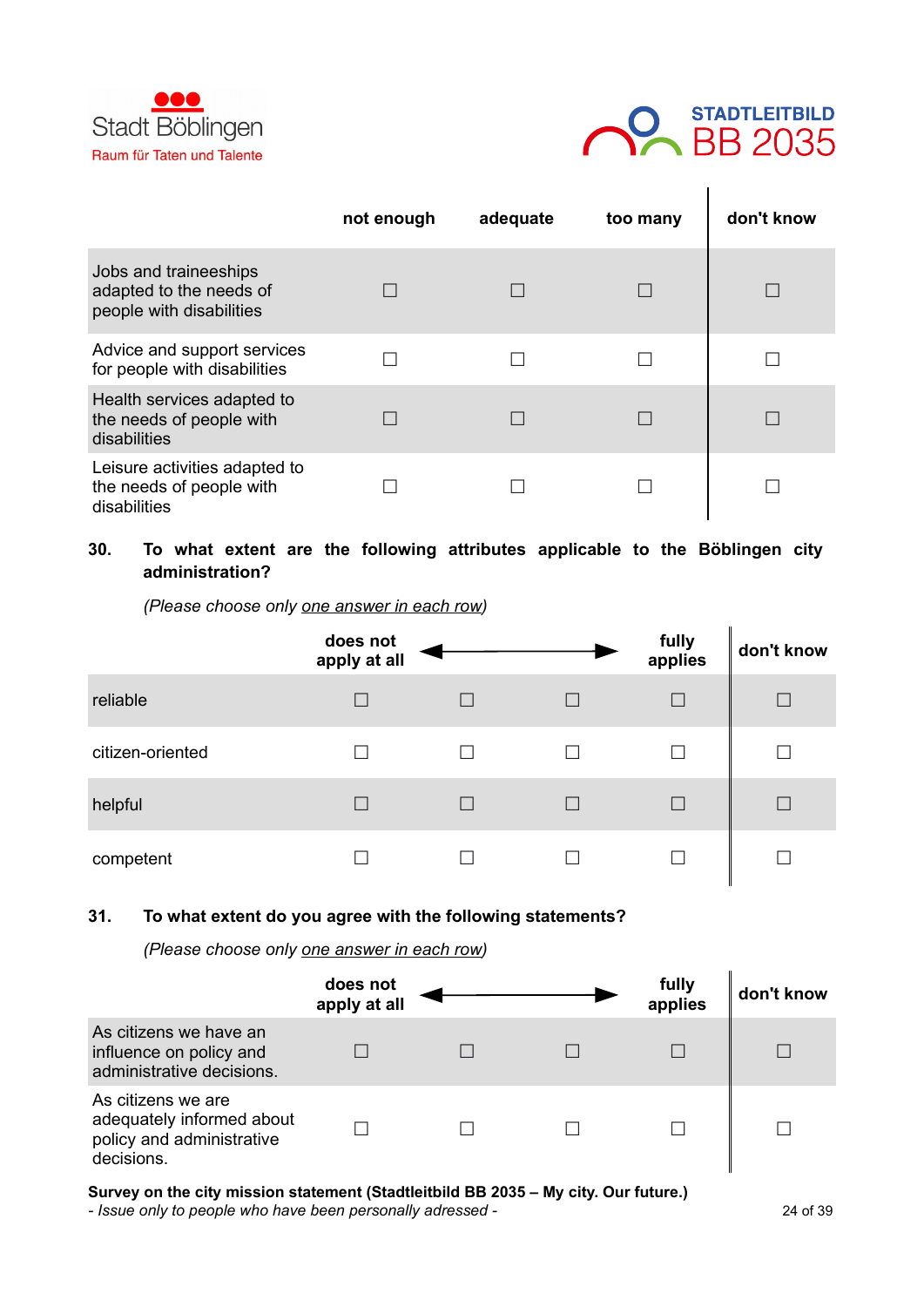



|                                                                                                                     | does not<br>apply at all |  | fully<br>applies | don't know |
|---------------------------------------------------------------------------------------------------------------------|--------------------------|--|------------------|------------|
| If you contact the<br>Böblingen city<br>administration<br>you will receive quick and<br>straightforward assistance. |                          |  |                  |            |
| The city of Böblingen uses<br>its financial resources<br>responsibly.                                               |                          |  |                  |            |

#### **32. What city administration duties are especially important in your opinion?**

#### *(Please choose only one answer in each row)*

|                                                                                                 | strongly<br>disagree |        |                   | strongly<br>agree        | don't know               |
|-------------------------------------------------------------------------------------------------|----------------------|--------|-------------------|--------------------------|--------------------------|
| Activities for young people                                                                     | П                    | $\Box$ |                   | $\Box$                   | П                        |
| Local recreation (urban<br>woodland, green spaces and<br>parkland)                              | П                    | П      | $\mathsf{L}$      | П                        | H                        |
| Schools                                                                                         | $\Box$               | П      | $\vert \ \ \vert$ | $\Box$                   | $\Box$                   |
| Safety and order                                                                                | П                    |        |                   | П                        | П                        |
| Cultural activities and events<br>(museums/gallery)                                             | П                    | $\Box$ |                   | $\Box$                   | $\Box$                   |
| Social subsidies                                                                                | $\Box$               | П      | П                 | П                        | П                        |
| Sports activitiesSports<br>activities                                                           | П                    | П      |                   | П                        | П                        |
| Halls & open-air pools                                                                          | П                    | П      | □                 | П                        | $\Box$                   |
| Further training programmes<br>(city library/music and art<br>school/adult education<br>centre) |                      |        |                   | $\overline{\phantom{0}}$ |                          |
| Tourism promotion                                                                               | П                    | П      |                   | П                        |                          |
| Climate protection                                                                              |                      |        |                   | $\overline{\phantom{0}}$ | $\overline{\phantom{0}}$ |

**Survey on the city mission statement (Stadtleitbild BB 2035 – My city. Our future.)**

*- Issue only to people who have been personally adressed -* 25 of 39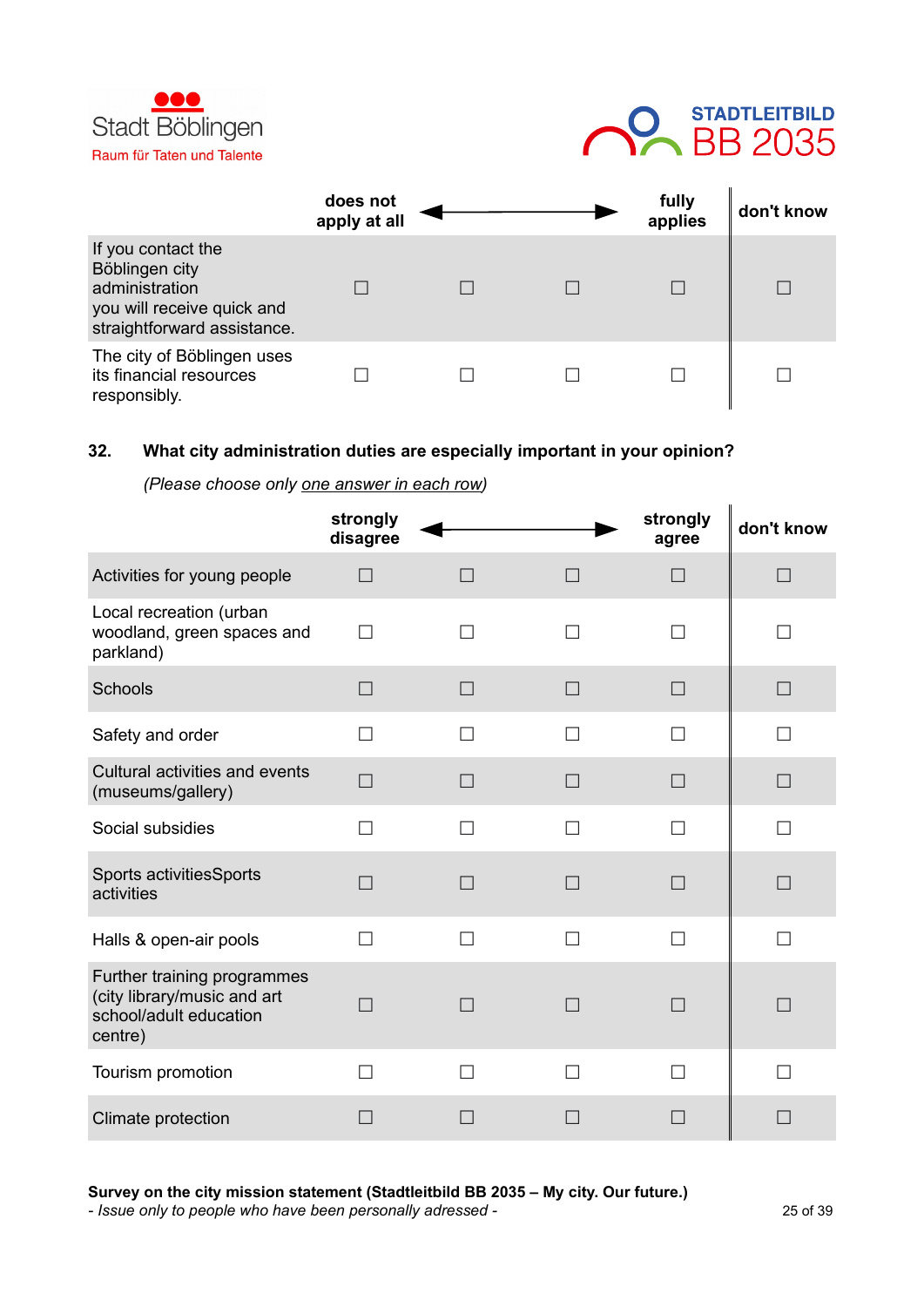



|                                                                      | strongly<br>disagree |        |        | strongly<br>agree | don't know |
|----------------------------------------------------------------------|----------------------|--------|--------|-------------------|------------|
| Traffic areas and transport<br>facilities (roads, paths,<br>squares) |                      |        | $\Box$ |                   |            |
| Economic development                                                 |                      | $\Box$ |        |                   |            |
| <b>Residential construction</b>                                      |                      |        | $\Box$ |                   |            |
| Equality and inclusion                                               |                      |        | П      |                   |            |
| Activities for older people                                          | n.                   |        | $\Box$ |                   | $\Box$     |
| Child day care                                                       |                      |        |        |                   |            |
| Integration of refugees                                              |                      | a s    | $\Box$ |                   |            |
| Public transport/mobility                                            |                      |        |        |                   |            |
| Fire service and disaster<br>response                                |                      |        |        |                   |            |

### **33. To what extent do you agree with the following statements?**

*(Please choose only one answer in each row)*

|                                                                                           | strongly<br>disagree |  | strongly<br>agree | don't know |
|-------------------------------------------------------------------------------------------|----------------------|--|-------------------|------------|
| Great importance is attached<br>to education in Böblingen.                                |                      |  |                   |            |
| It's easy to balance a job and<br>family thanks to the childcare<br>on offer in the city. |                      |  |                   |            |
| Böblingen boasts attractive<br>educational opportunities for<br>all generations.          |                      |  |                   |            |
| Böblingen's educational and<br>childcare provision is<br>inclusive.                       |                      |  |                   |            |
| The range of schools in<br>Böblingen has improved over<br>the last ten years.             |                      |  |                   |            |

#### **Survey on the city mission statement (Stadtleitbild BB 2035 – My city. Our future.)**

*- Issue only to people who have been personally adressed -* 26 of 39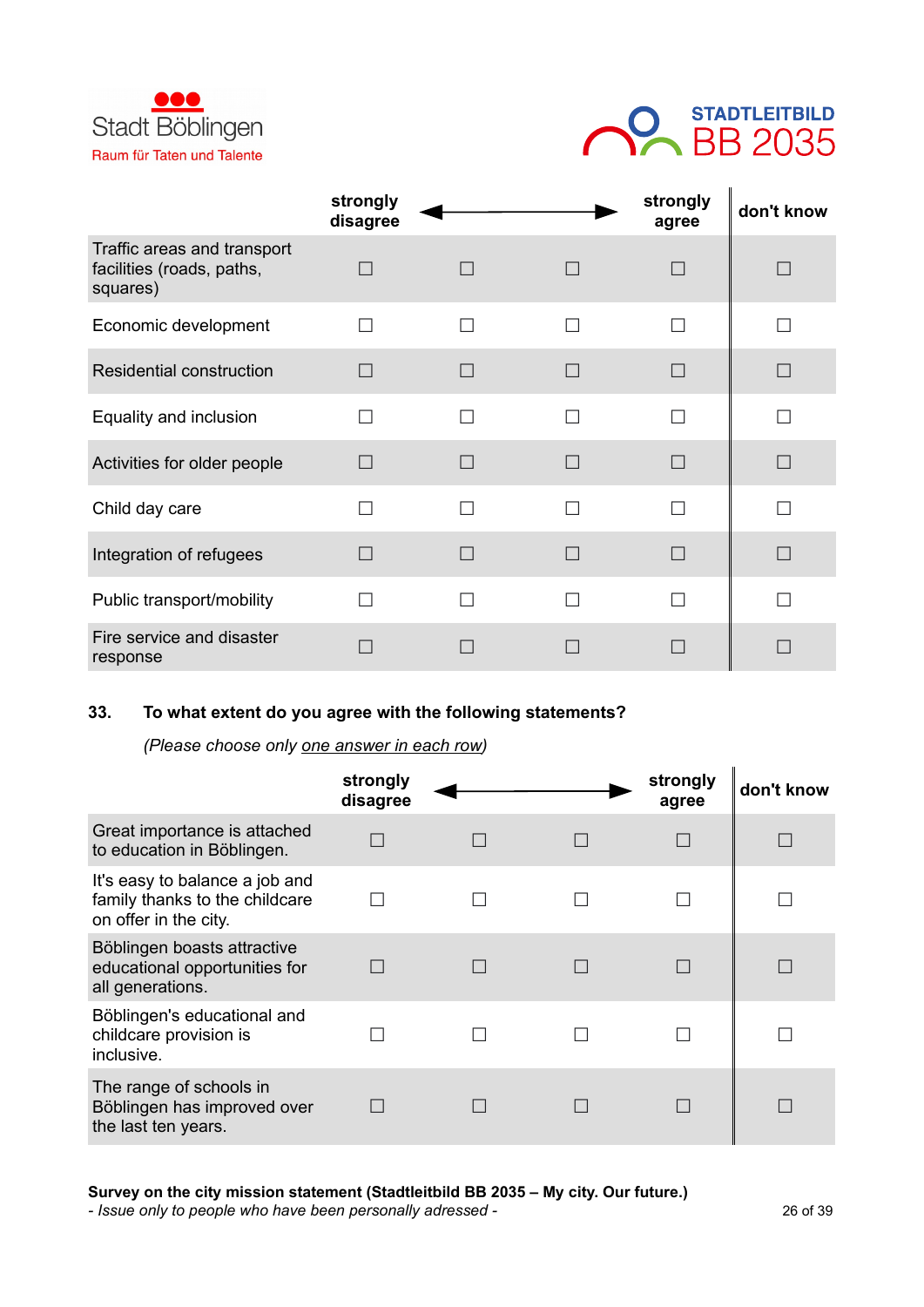



|                                                                                        | strongly<br>disagree |  | strongly<br>agree | don't know |
|----------------------------------------------------------------------------------------|----------------------|--|-------------------|------------|
| The range of day-care centres<br>in Böblingen has improved<br>over the last ten years. |                      |  |                   |            |
| The costs of childcare are<br>reasonable.                                              |                      |  |                   |            |

#### **34. Do you have a child or children that attend a day-care centre or school here in Böblingen?**

*(You can choose multiple answers)*

| $\Box$            | Yes, a child / children in a day-care centre |
|-------------------|----------------------------------------------|
| $\perp$           | Yes, a child / children at a school          |
| $\vert \ \ \vert$ | Yes, a child / children in all-day childcare |
|                   | No                                           |

**35. To what extent do you agree with the following statements on Böblingen's leisure offering?**

*(Please choose only one answer in each row)*

|                                                              | strongly<br>disagree |  | strongly<br>agree | don't know |
|--------------------------------------------------------------|----------------------|--|-------------------|------------|
| The range of leisure activities<br>for children is good.     |                      |  |                   |            |
| The range of leisure activities<br>for young people is good. |                      |  |                   |            |
| The range of leisure activities<br>for older people is good. |                      |  |                   |            |
| There are a variety of<br>recreational opportunities.        |                      |  |                   |            |
| I frequently use Böblingen's<br>local recreation areas.      |                      |  |                   |            |
| There are leisure activities in<br>Böblingen's city centre.  |                      |  |                   |            |

**Survey on the city mission statement (Stadtleitbild BB 2035 – My city. Our future.)**

*- Issue only to people who have been personally adressed -* 27 of 39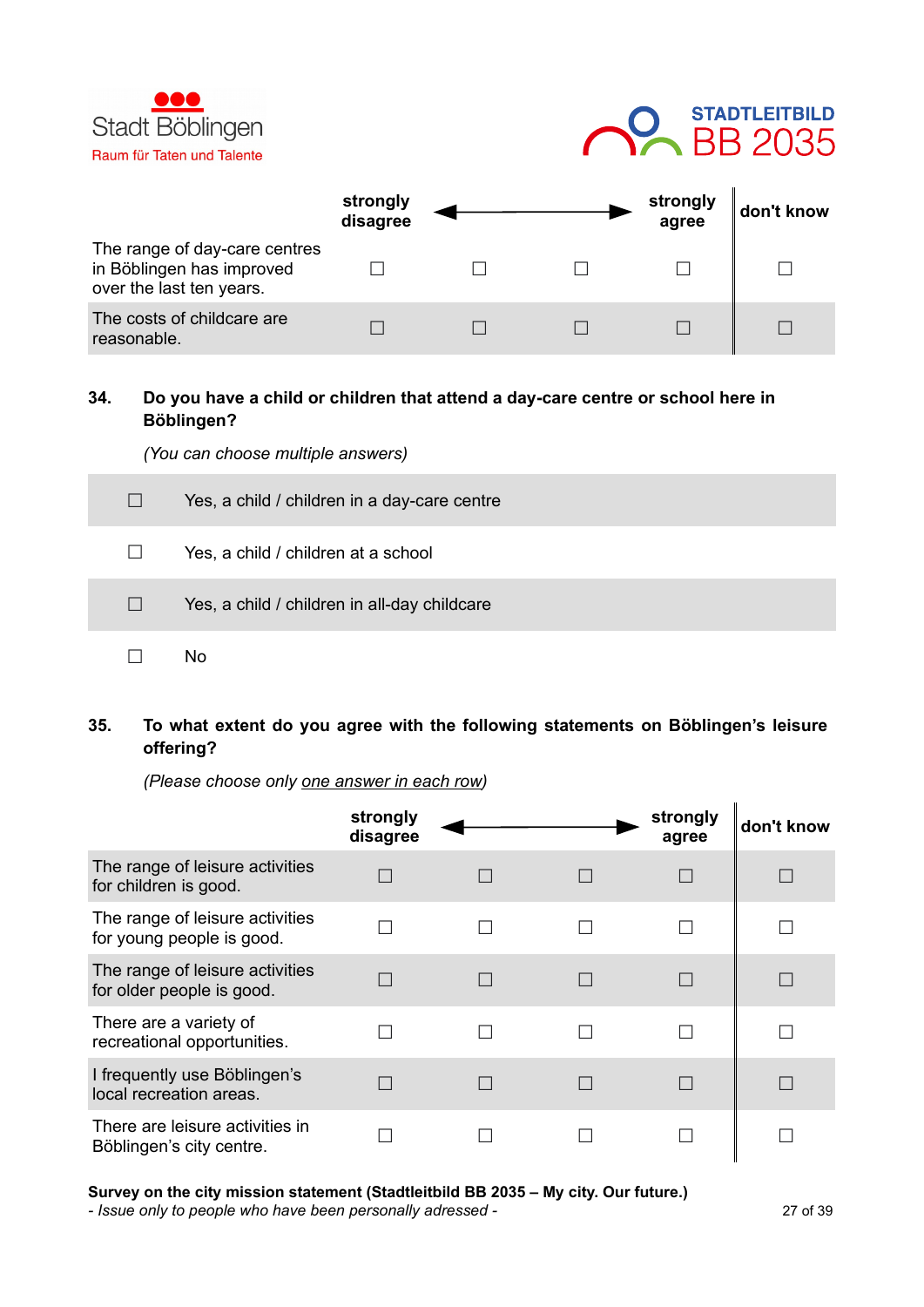



|                                                                                 | strongly<br>disagree |  | strongly<br>agree | don't know |
|---------------------------------------------------------------------------------|----------------------|--|-------------------|------------|
| There are leisure activities in<br>the various districts of<br>Böblingen.       |                      |  |                   |            |
| There are leisure activities in<br>Böblingen's surrounding area.                |                      |  |                   |            |
| Volunteer work by<br>associations, groups and<br>individuals is well supported. |                      |  |                   |            |

#### **36. If you could change something about the range of leisure activities in Böblingen, what would it be?**

*(Please choose only one answer in each row)*

|                                                        | low priority | high priority | no interest |
|--------------------------------------------------------|--------------|---------------|-------------|
| Expansion of cycle paths                               | $\Box$       | П             | П           |
| Expansion of walking and hiking<br>routes              | П            | П             |             |
| More leisure activities for children                   | П            | $\Box$        | П           |
| More leisure activities for young<br>people            | П            | П             |             |
| Wider range of public sport<br>provisions              | П            | $\Box$        | П           |
| Easier access to club activities                       | П            | П             |             |
| More diverse range of cultural<br>activities           | П            | П             | $\Box$      |
| Expansion and development of<br>local recreation areas | П            | П             |             |
| Activities within walking distance<br>in the districts | П            | $\Box$        | П           |
| Expansion and development of<br>usable green spaces    | П            | П             |             |
| More educational offerings (life-<br>long learning)    |              |               |             |

**Survey on the city mission statement (Stadtleitbild BB 2035 – My city. Our future.)**

*- Issue only to people who have been personally adressed -* 28 of 39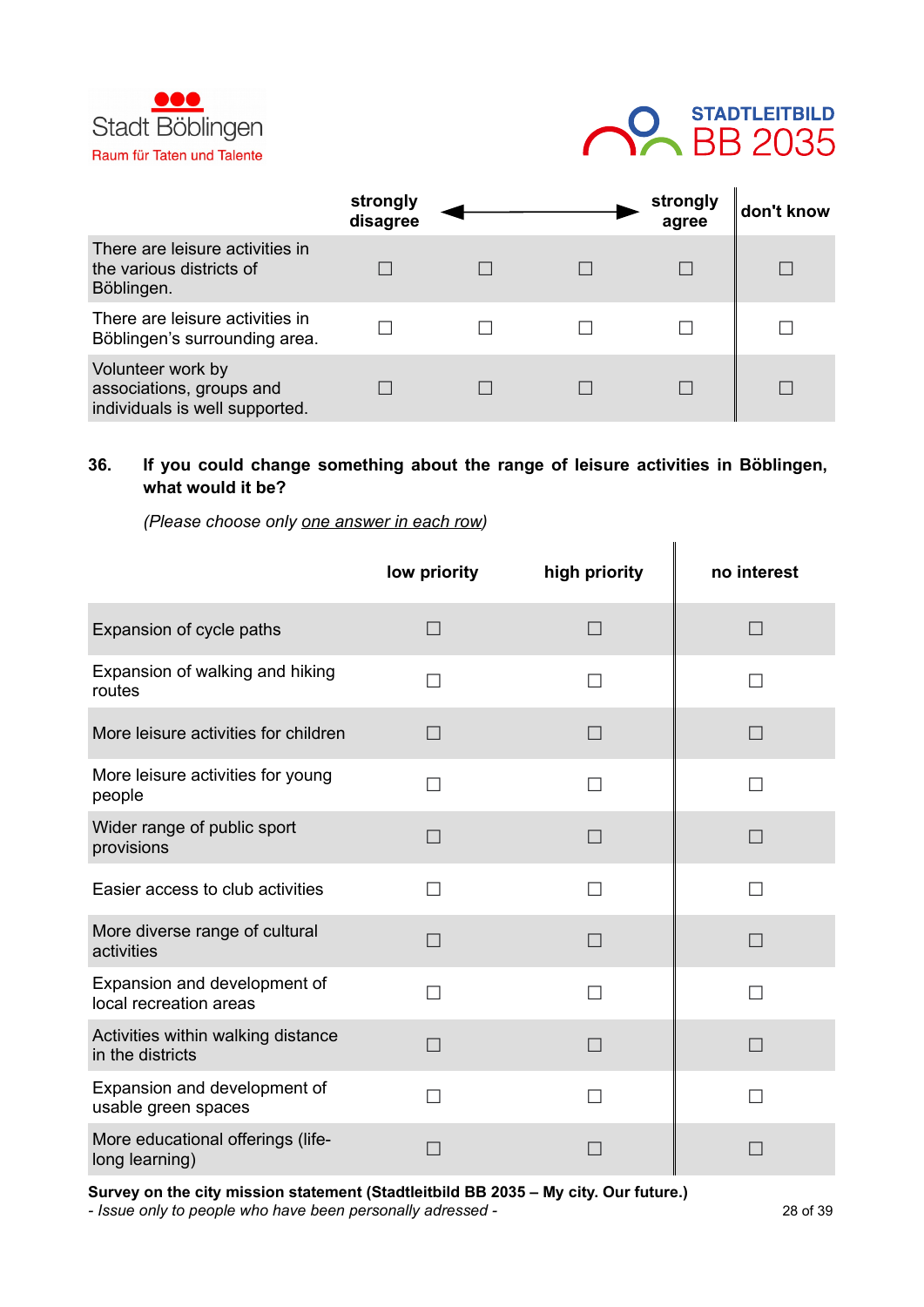



|        | low priority | high priority | no interest |
|--------|--------------|---------------|-------------|
| Other: |              |               |             |
|        |              |               |             |
|        |              |               |             |

#### **37. How often do you use local recreation areas in Böblingen?**

*(Please choose only one answer in each row)*

|                                              | never | very<br>rarely | rarely | frequently | very<br>frequently |
|----------------------------------------------|-------|----------------|--------|------------|--------------------|
| Green area on the airfield with long<br>lake |       |                |        |            |                    |
| City park with upper and lower lake          |       |                |        |            |                    |
| Other parks and meadows in the<br>urban area |       |                |        |            |                    |
| Surrounding forest areas                     |       |                |        |            |                    |

#### **38. In your opinion, is the city of Böblingen sufficiently committed to climate protection?**

*(Please choose only one answer)*

| $\vert \ \ \vert$ | Yes, fully                               |
|-------------------|------------------------------------------|
| $\Box$            | Yes, I would say so                      |
| $\Box$            | I don't have a set opinion on the matter |
| П                 | No, not really                           |
| $\Box$            | No, absolutely not                       |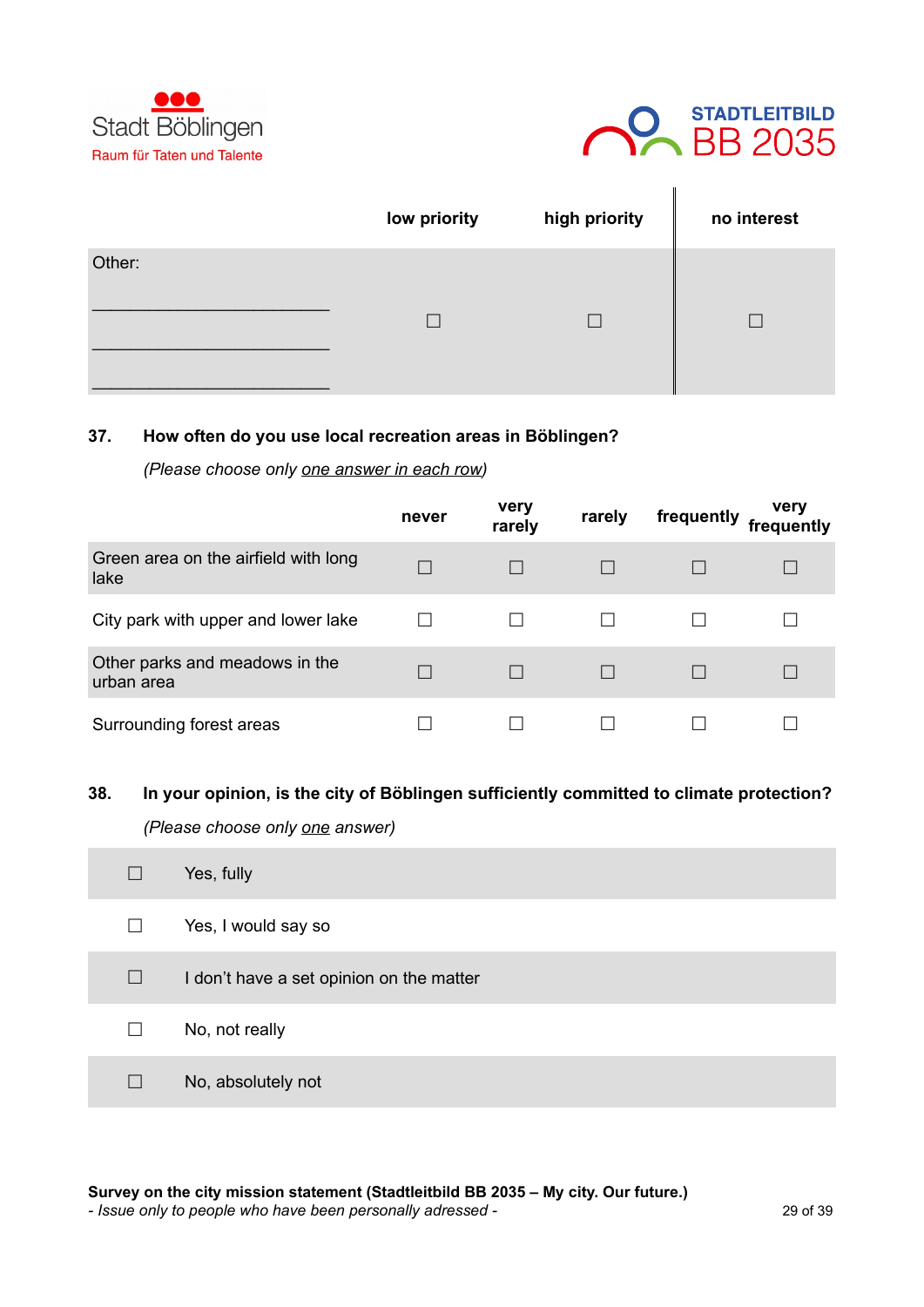



#### **39. How satisfied are you with …?**

#### *(Please choose only one answer in each row)*

|                                                                                                                                                  | not<br>satisfied<br>at all |              |              | very<br>satisfied | don't<br>know |
|--------------------------------------------------------------------------------------------------------------------------------------------------|----------------------------|--------------|--------------|-------------------|---------------|
| the expansion of renewable<br>energies (photovoltaic, wind<br>power, district heating, etc.)                                                     | $\Box$                     | $\Box$       | $\Box$       | $\Box$            | $\Box$        |
| improvements to the urban<br>microclimate (e.g. with roof or<br>façade greening)                                                                 | $\Box$                     | $\Box$       | $\Box$       | $\Box$            | $\Box$        |
| the introduction of sharing<br>services (e.g. car, bike)                                                                                         | $\Box$                     | $\Box$       | $\Box$       | $\Box$            | $\Box$        |
| the expansion of infrastructure<br>for alternative means of mobility<br>(e.g. electric charging points)                                          | П                          | $\mathsf{L}$ | $\mathsf{L}$ | $\mathsf{L}$      | $\mathsf{L}$  |
| the provision of information<br>and funding for climate-friendly<br>building                                                                     | $\Box$                     | $\Box$       | $\Box$       | $\Box$            | $\Box$        |
| the upgrading of natural and<br>green spaces (e.g. by planting<br>more trees, city gardens or<br>flowering fields)                               | $\Box$                     | П            | П            | $\Box$            | П             |
| river maintenance in<br>Böblingen?                                                                                                               | $\Box$                     | $\Box$       | $\Box$       | $\Box$            | $\Box$        |
| the conservation of resources<br>(e.g. waste avoidance, swap<br>shops or repair cafés)                                                           | П                          | $\mathsf{L}$ | $\mathsf{L}$ | $\mathsf{L}$      | $\mathsf{L}$  |
| the promotion of<br>regional/ecological products (e.g.<br>through installation of regional<br>vending machines)                                  | П                          | $\Box$       | $\Box$       | $\Box$            | $\Box$        |
| efforts to increase the city's<br>resistance to the effects of<br>climate change (e.g. contributing<br>to cooling by planting trees,<br>shading) | $\Box$                     | П            | П            | П                 | П             |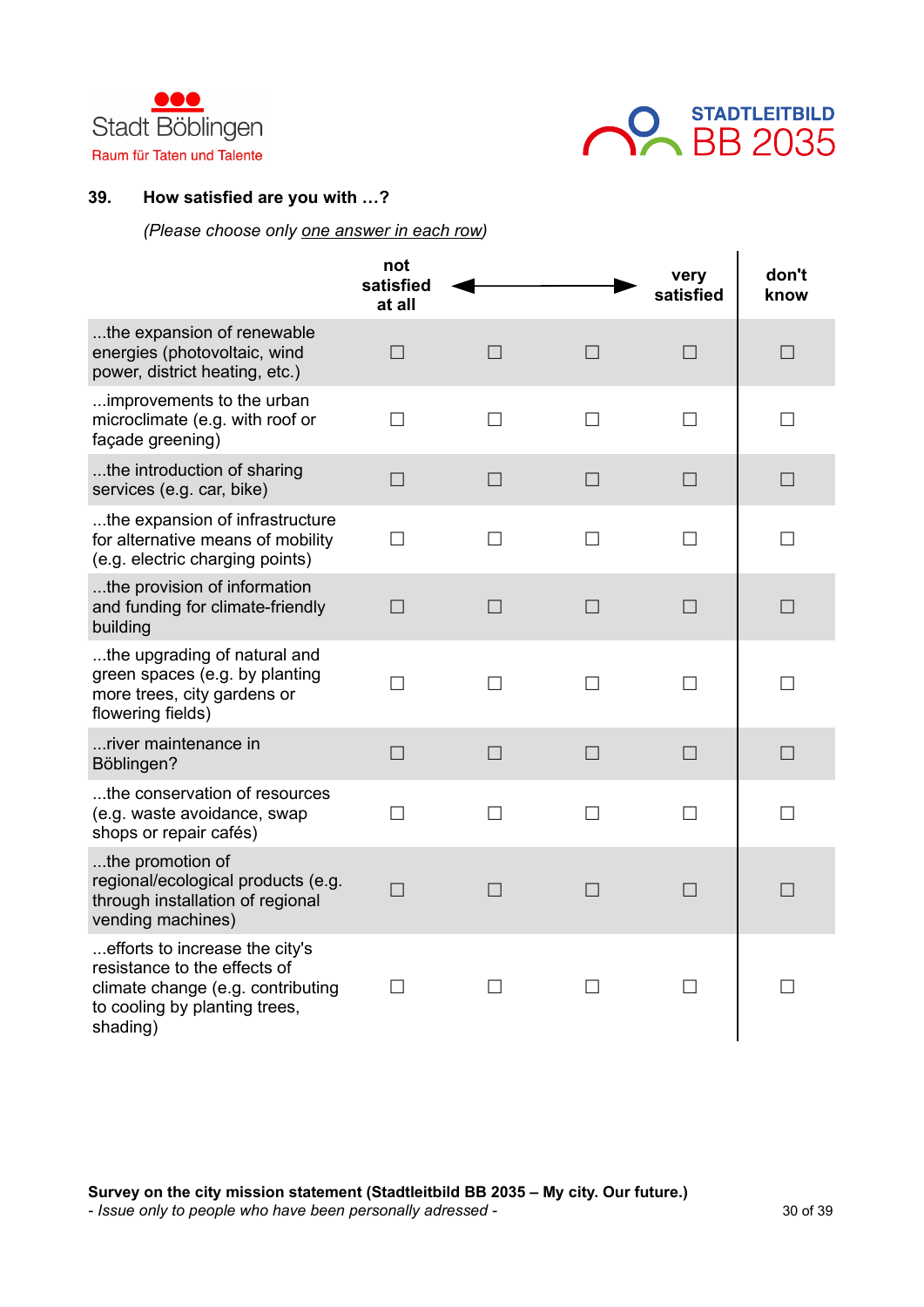



#### **40. Which of the following six aspects of sustainable development are particularly important to you?**

*(Please choose a maximum of six answers)*

| Fighting poverty in all of its forms<br>and everywhere                                |        | Reducing inequality in and between<br>countries                                                         |
|---------------------------------------------------------------------------------------|--------|---------------------------------------------------------------------------------------------------------|
| Food security and sustainable<br>agriculture                                          | $\Box$ | Sustainable urban development                                                                           |
| Health and wellbeing for people of<br>all ages                                        | $\Box$ | Ensuring sustainable consumption and<br>production patterns                                             |
| Inclusive, fair and high-quality<br>education                                         | $\Box$ | Action for climate change                                                                               |
| Promoting gender equality                                                             | $\Box$ | Promoting and protecting aquatic life<br>(oceans, seas and conserving marine<br>resources)              |
| Promoting clean water and sanitary<br>facilities                                      | $\Box$ | Promoting and protecting life on land (e.g.<br>sustainable forestry, promoting biological<br>diversity) |
| Promoting affordable and clean<br>energy                                              | $\Box$ | Peace, justice and strong institutions                                                                  |
| Ensuring decent work and<br>economic growth                                           | П      | Strengthening global partnerships                                                                       |
| Promoting inclusive and sustainable<br>industrialisation and supporting<br>innovation |        |                                                                                                         |

#### **41. What district of Böblingen do you currently in?**

m.

*(Please choose only one answer; a map of the districts can be found on the last page)*

| Altstadt             | Grund                                                   | Rauher Kapf |
|----------------------|---------------------------------------------------------|-------------|
| <b>Blumenmahden</b>  | Herdweg                                                 | Röhrer Weg  |
| Dagersheim<br>$\Box$ | Hulb                                                    | Tannenberg  |
|                      | $\rightarrow$ This question continues on the next page. |             |

#### **Survey on the city mission statement (Stadtleitbild BB 2035 – My city. Our future.)**

*- Issue only to people who have been personally adressed -* 31 of 39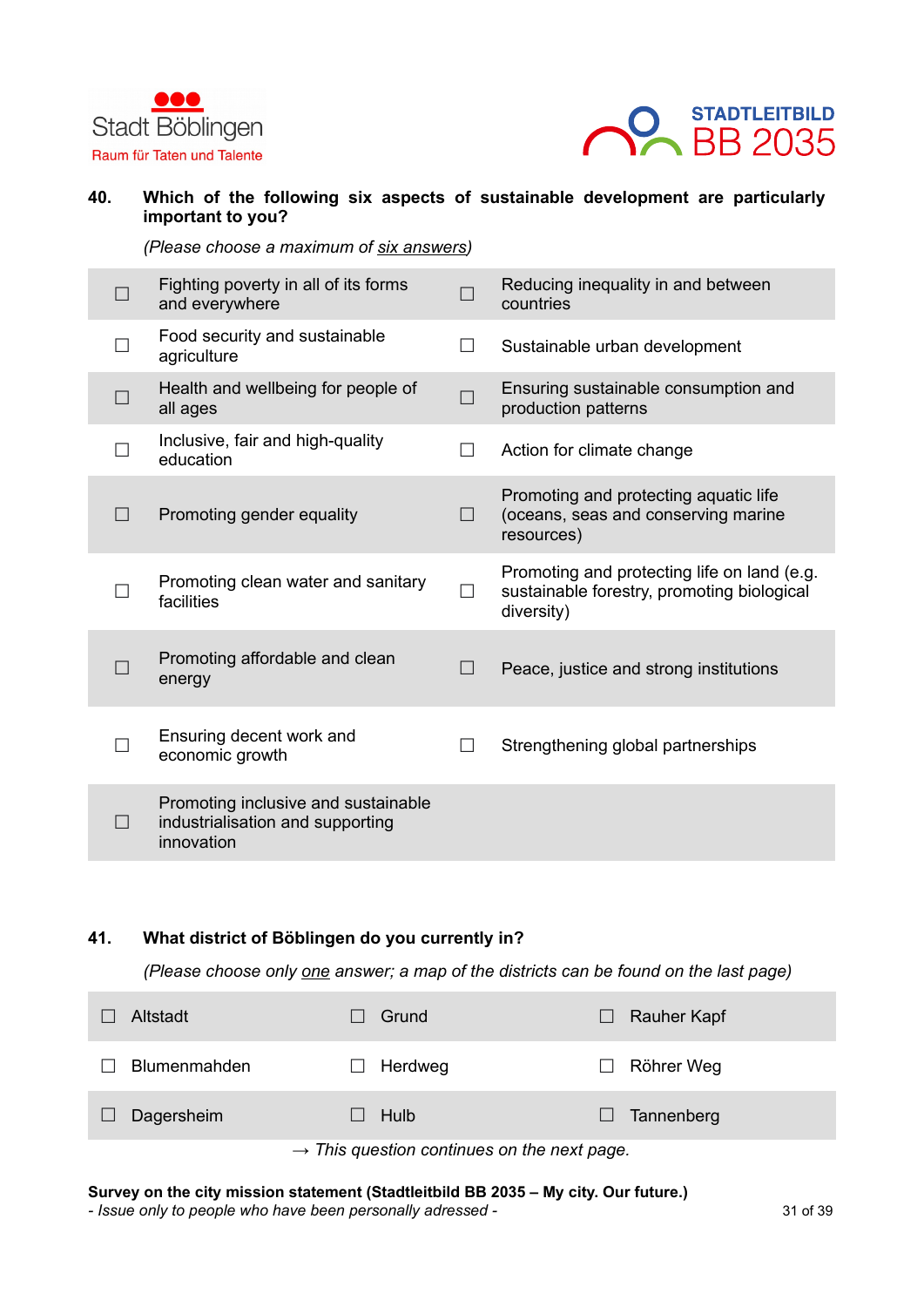



|                       |                   | Diezenhalde                                                                          |         | Leere Wasen      |        |                                                         | Unterstadt                          |
|-----------------------|-------------------|--------------------------------------------------------------------------------------|---------|------------------|--------|---------------------------------------------------------|-------------------------------------|
| $\Box$                |                   | Flugfeld                                                                             | $\perp$ | Nürtinger Straße |        | ⊔                                                       | Waldburg                            |
|                       |                   | Galgenberg                                                                           |         | Panzerkaserne    |        |                                                         |                                     |
| 42                    |                   | How long have you lived in Böblingen?<br>(Please choose only one answer)             |         |                  |        |                                                         |                                     |
| $\vert \ \ \vert$     |                   | Since birth                                                                          |         |                  | $\Box$ |                                                         | Moved here more than five years ago |
|                       |                   | Moved here more than fifteen years ago                                               |         |                  | $\Box$ |                                                         | Moved here in the last five years   |
| $\boxed{\phantom{1}}$ |                   | Moved here more than ten years ago                                                   |         |                  | $\Box$ |                                                         | Moved here in the last 18 months    |
| 43.                   | $\Box$            | What is your current living situation?<br>(Please choose only one answer)<br>Renting |         |                  |        |                                                         |                                     |
|                       | $\Box$            | Own home (apartment building)                                                        |         |                  |        |                                                         |                                     |
|                       | $\Box$            | Own home (detached/semi-detached house)                                              |         |                  |        |                                                         |                                     |
|                       |                   | Own apartment                                                                        |         |                  |        |                                                         |                                     |
|                       | $\vert \ \ \vert$ | Other:                                                                               |         |                  |        |                                                         |                                     |
| 44.                   |                   | How old are you?<br>(Please choose only one answer)                                  |         |                  |        |                                                         |                                     |
|                       | $\vert \ \ \vert$ | Under 18                                                                             |         |                  |        |                                                         |                                     |
|                       |                   | 18-25                                                                                |         |                  |        | $\rightarrow$ This question continues on the next page. |                                     |

**Survey on the city mission statement (Stadtleitbild BB 2035 – My city. Our future.)**

*- Issue only to people who have been personally adressed -* 32 of 39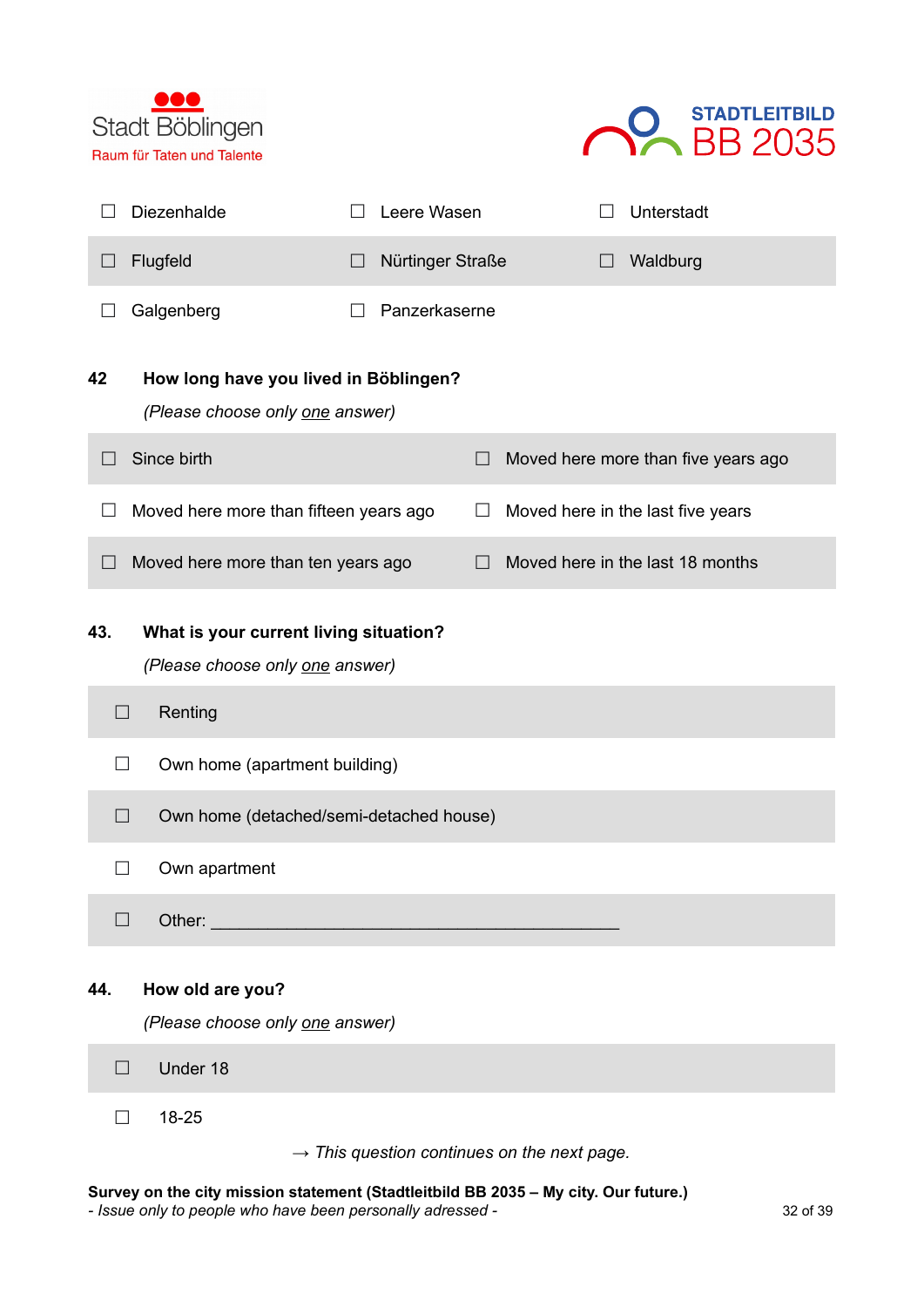



| $\Box$ | 26-35                                                                           |
|--------|---------------------------------------------------------------------------------|
| $\Box$ | 36-45                                                                           |
| $\Box$ | 46-55                                                                           |
| $\Box$ | 56-65                                                                           |
| $\Box$ | 66-75                                                                           |
| $\Box$ | 76-85                                                                           |
| $\Box$ | Over 85                                                                         |
| 45.    | Please indicate your gender:<br>(Please choose only one answer)                 |
| $\Box$ | Female                                                                          |
| $\Box$ | Male                                                                            |
| $\Box$ | Other                                                                           |
| 46.    | Please indicate your current marital status:<br>(Please choose only one answer) |
| $\Box$ | Single                                                                          |
| $\Box$ | Married/in a registered partnership                                             |
| $\Box$ | Widowed                                                                         |
| П      | Divorced/separated                                                              |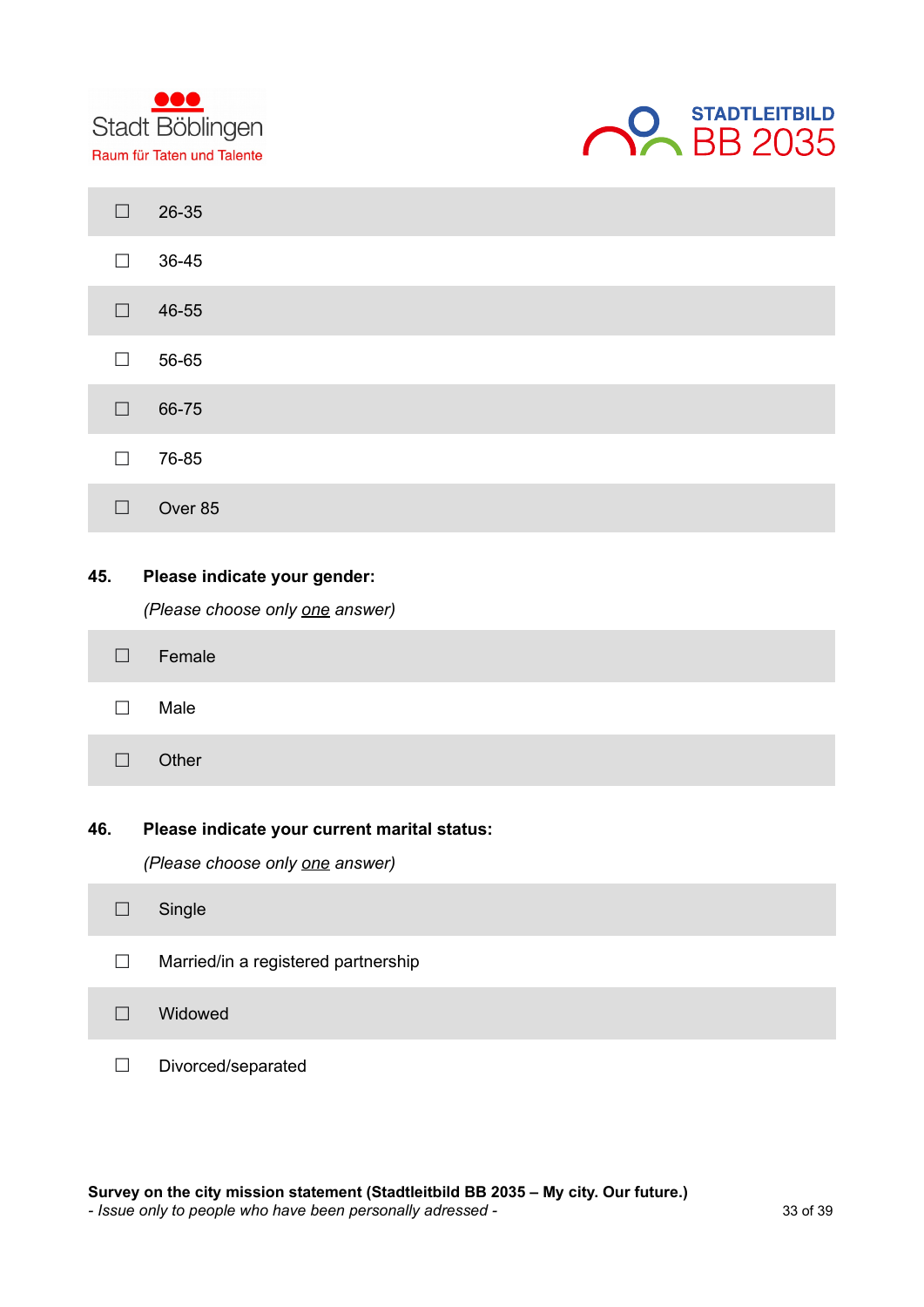



#### **47. What is the highest education qualification you have?**

*(Please choose only one answer)*

| am a pupil                                        |
|---------------------------------------------------|
| No school certificate                             |
| Primary school/certificate of secondary education |
| GCSE/intermediate school-leaving certificate      |
| A-levels/university-level entrance qualifications |
| Degree or a technical college qualification       |

## **48. What is your current professional status?**

*(Please choose only one answer)*

| $\Box$ | Employee, worker                           |
|--------|--------------------------------------------|
| $\Box$ | Pensioner                                  |
| П      | Business person, self-employed, freelancer |
| $\Box$ | Student                                    |
| П      | Trainee                                    |
| П      | Pupil                                      |
| П      | Job-seeker                                 |
|        | None of the above                          |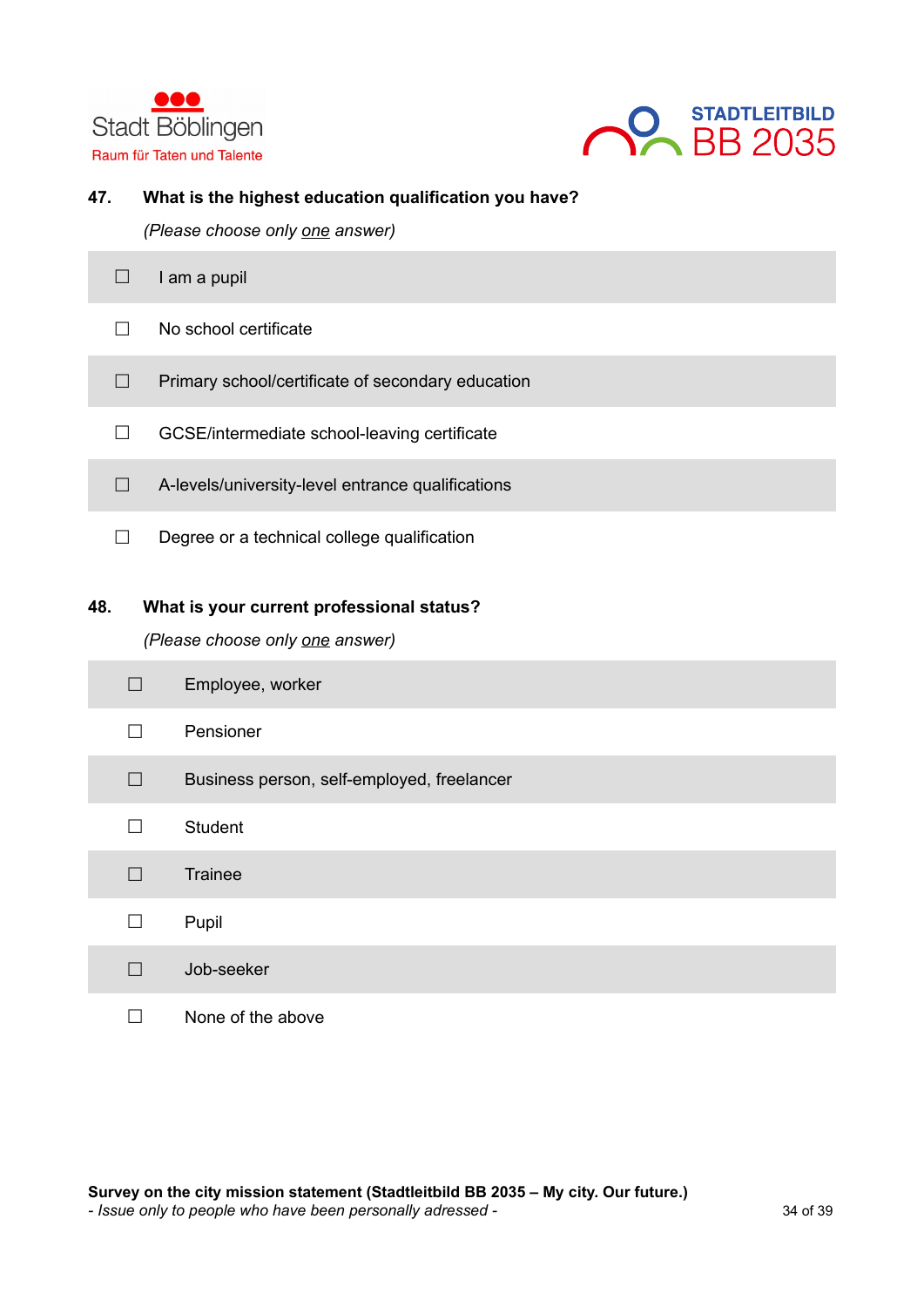



| 49.    | Are you currently a member of a club?<br>(Please choose only one answer)              |                                            |
|--------|---------------------------------------------------------------------------------------|--------------------------------------------|
| $\Box$ | Yes, active                                                                           | $(\rightarrow$ continue to question 49.f1) |
| $\Box$ | Yes, passive                                                                          | $(\rightarrow$ continue to question 50)    |
| $\Box$ | <b>No</b>                                                                             | $(\rightarrow$ continue to question 50)    |
| 49.f1  | Which of the following are you involved in?<br>(You can choose multiple answers)      |                                            |
| $\Box$ | Sports club                                                                           |                                            |
| $\Box$ | Leisure group                                                                         |                                            |
| $\Box$ | Church                                                                                |                                            |
| П      | Volunteer fire service                                                                |                                            |
| $\Box$ | Social association                                                                    |                                            |
| $\Box$ | Cultural association                                                                  |                                            |
| $\Box$ | Political/civic association                                                           |                                            |
| $\Box$ | Within the context of civic engagement (e.g. involvement in club for local residents) |                                            |
| $\Box$ | Environmental protection group/organisation                                           |                                            |
| $\Box$ | <b>Emergency services</b>                                                             |                                            |
| $\Box$ | Other:                                                                                |                                            |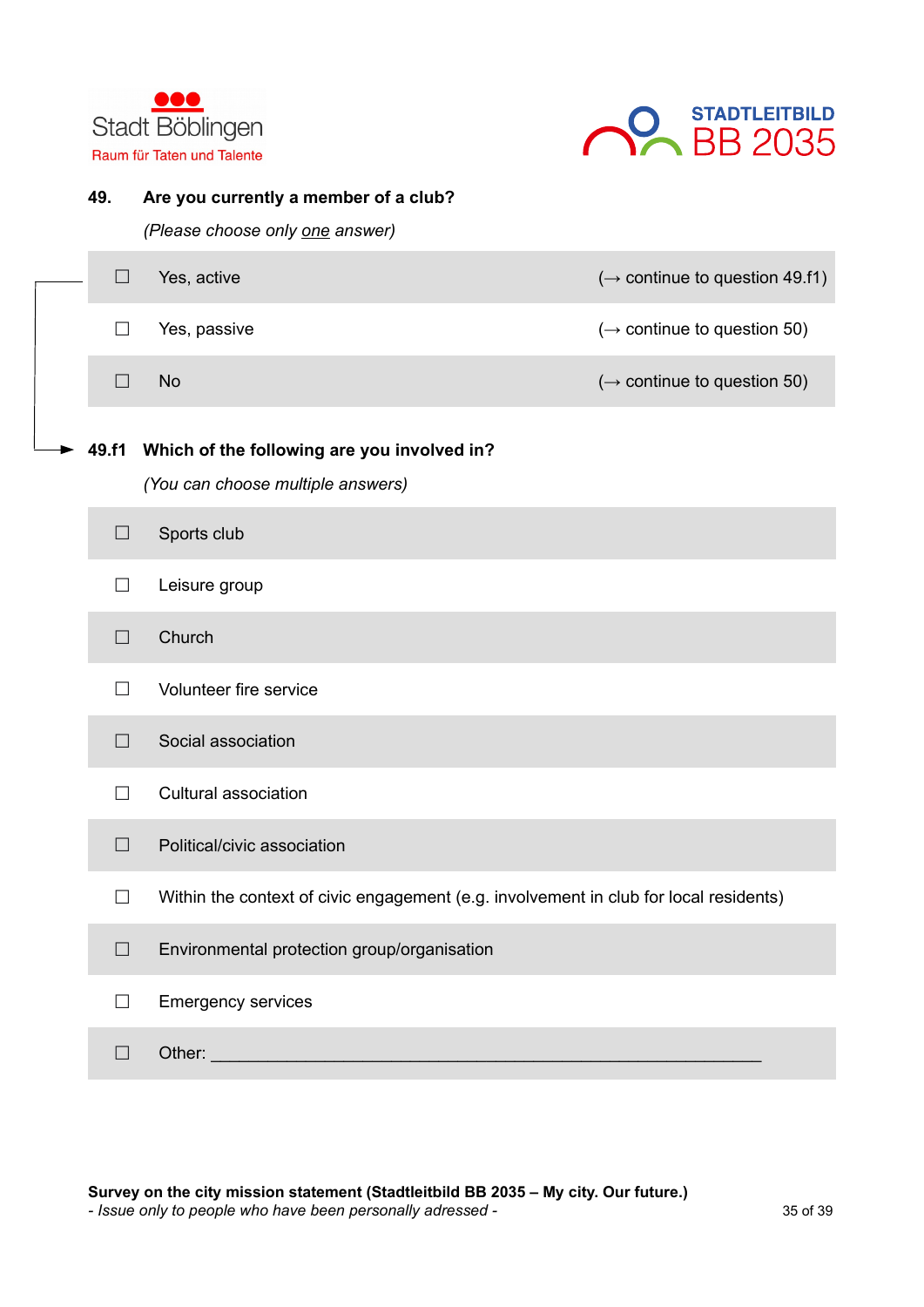



| 50.               | Where were you born?<br>(Please choose only one answer)                                                                         |                                            |
|-------------------|---------------------------------------------------------------------------------------------------------------------------------|--------------------------------------------|
| $\Box$            | in Germany                                                                                                                      |                                            |
| $\Box$            |                                                                                                                                 |                                            |
| 51.               | Did you or at least one of your parents move to the region of what is now the Federal<br><b>Republic of Germany after 1955?</b> |                                            |
|                   | (Please choose only one answer)                                                                                                 |                                            |
| П                 | Yes                                                                                                                             |                                            |
| $\vert \ \ \vert$ | No                                                                                                                              |                                            |
| 52.               | What is/are the main language(s) spoken in your family?<br>(Please choose only one answer)                                      |                                            |
| $\Box$            | German                                                                                                                          | $(\rightarrow$ continue to question 53)    |
| П                 | German and another language                                                                                                     | $(\rightarrow$ continue to question 52.f1) |
| $\Box$            | Not German, another language/other languages                                                                                    | $(\rightarrow$ continue to question 52.f1) |
| 52.f1             | Is German the main language you grew up with as a child?<br>(Please choose only one answer)                                     |                                            |
| $\Box$            | Yes                                                                                                                             |                                            |
| $\mathsf{L}$      | No                                                                                                                              |                                            |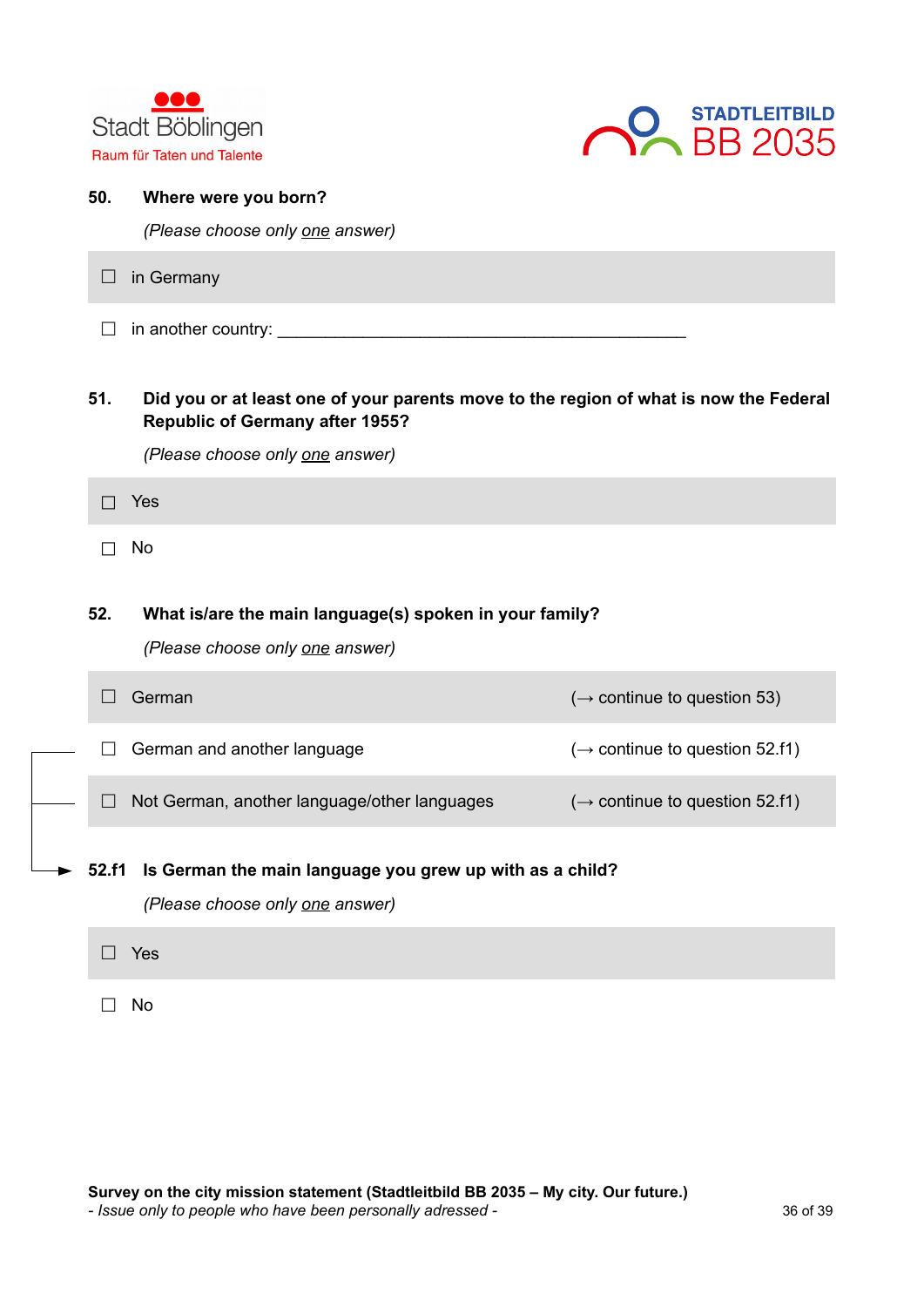



**53. Do you or another person in your household have a physical or mental disability / disabilities?**

*(Please choose only one answer)*

**☐** Yes, I do

- **☐** Yes, I and another person in my household
- **☐** Yes, another person in my household
- **☐** No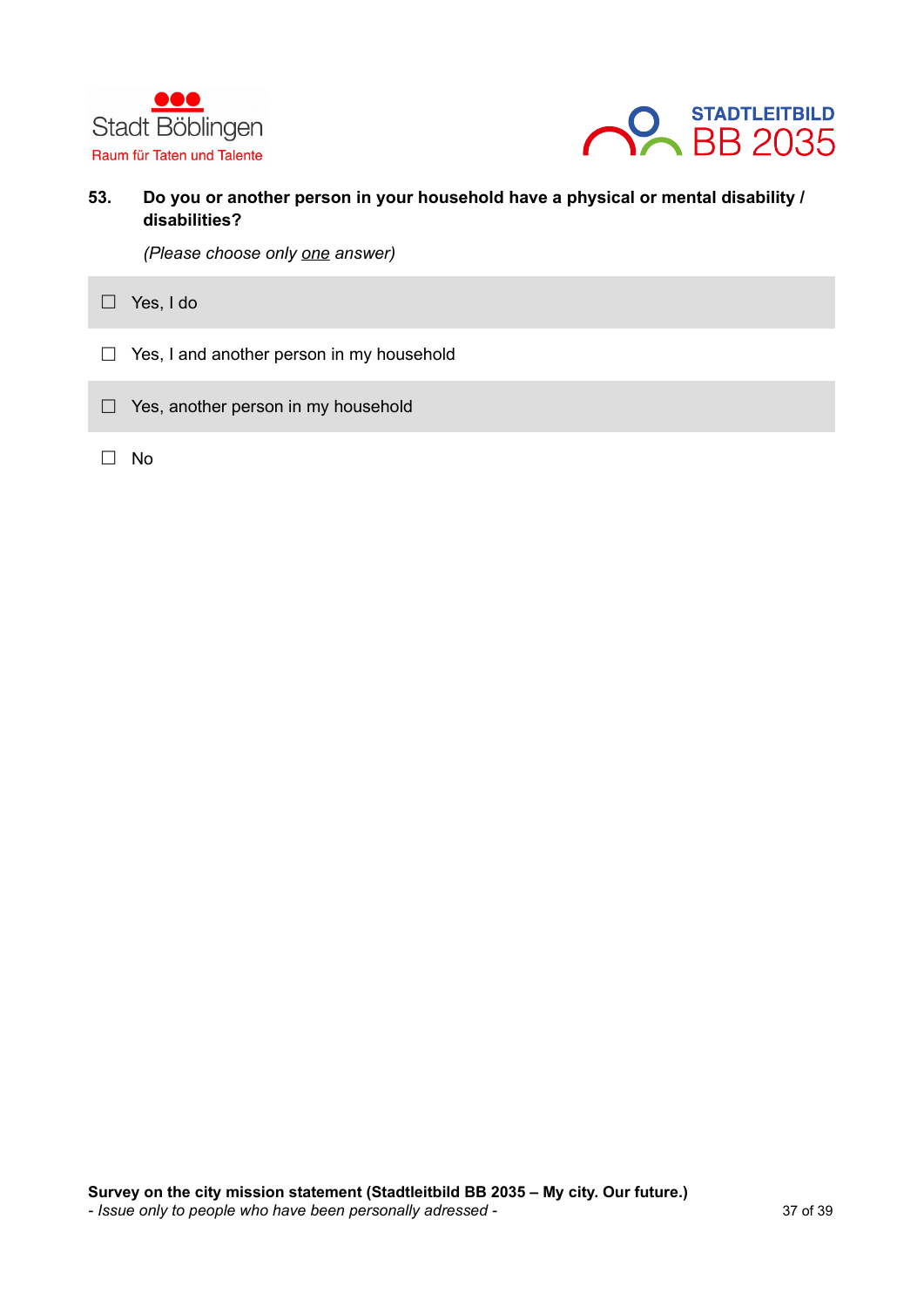



## **Token / Access key**

If you missed it on the first page, you can also enter your personal access key here:



#### **Thank you very much for your information and your help!**

By taking part and sharing information with us you are playing an active role in shaping our vision for Böblingen 2035.

My city. Our future.

More at: *www.boeblingen.de/umfragestadtleitbild*

If you would like to continue to participate in the process of creating the city model, you can enter your contact details here: *www. werdenktwas.de/bb-kontakt*

With your participation you can also win a voucher worth 25 euros for our Mineraltherme Böblingen. Both our beautiful thermal baths and the local gastronomy are looking forward to welcoming guests again after the long pandemic break.

To the competition (contact form): *www.werdenktwas.de/bb-gewinnspiel*

**Further information:**  (*www.boeblingen.de/umfragestadtleitbild)*



**To the competition:** *(www.werdenktwas.de/bb-gewinnspiel)*



**Survey on the city mission statement (Stadtleitbild BB 2035 – My city. Our future.)** *- Issue only to people who have been personally adressed -* 38 of 39